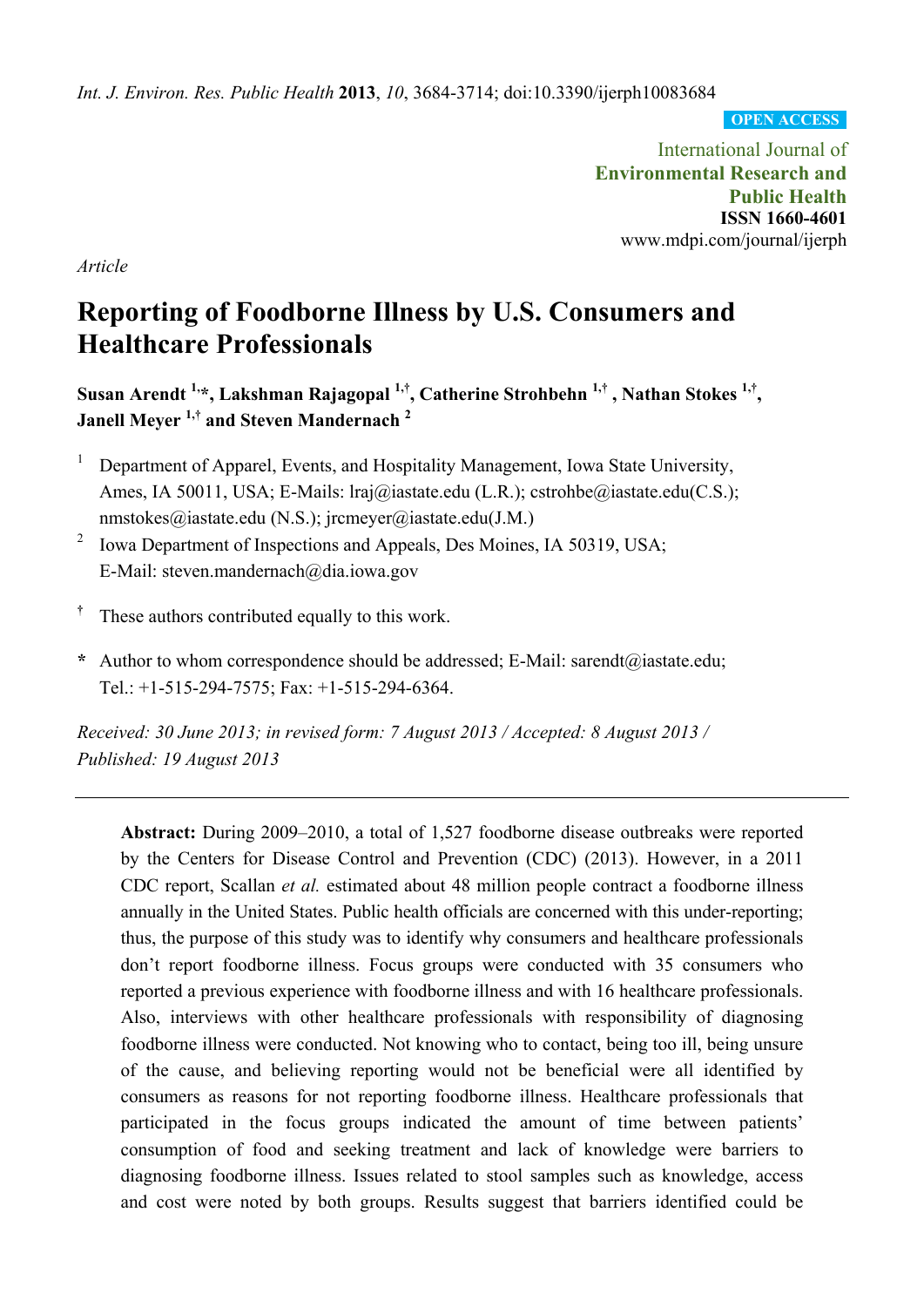overcome with targeted education and improved access and information about the reporting process.

**Keywords:** foodborne illness; diagnosis; healthcare professional; consumer

## **1. Introduction**

#### *1.1. Foodborne Illness Outbreak Data and Reporting Structure in the United States*

A report by the Centers for Disease Control and Prevention (CDC) in 2011 [1] estimated that close to 48 million people annually in the United States contract a foodborne illness. During 2009–2010, a total of 1,527 foodborne disease outbreaks (675 in 2009 and 852 in 2010) were reported [2]. Numbers from the Foodborne Disease Active Surveillance Network (FoodNet) 2012 preliminary surveillance report [3] show only 19,531 cases of foodborne illnesses caused by any of seven bacteria and two parasites commonly transmitted through food were confirmed that year from a 10 state area populated by 15% of the U.S. population, or 46 million Americans. Due to the number of pathogens and the variety of reporting systems, it is difficult to determine the exact number of foodborne illness cases actually confirmed each year.

Surveillance data and reports of foodborne illnesses and outbreaks are submitted to the CDC and other government agencies from state and local health departments using several reporting systems. Some of the systems that have been used for decades track specific pathogens that are likely to be transmitted through food. The newer surveillance systems, such as FoodNet, have helped improve the quality, quantity, and timeliness of foodborne disease data but the CDC reports that these statistics reflect only a fraction of cases that actually occur. Under-diagnosis and under-reporting of foodborne illnesses present challenges for surveillance and the detection of outbreaks [4].

#### *1.2. Consumer Food Safety Concerns*

Brewer and Rojas [5] evaluated consumers' attitudes regarding the safety of the food supply and noted general levels of concern with food safety increased with concerns about chemical, microbiological and regulatory issues. Only about 15% of the consumers surveyed in this study thought they had contracted a foodborne illness during the last year; more than 40% of these thought the source was restaurant food and less than 25% thought the source was a school or church event. Although these consumers were very concerned about the inspection of imported foods and restaurant sanitation, they did not assign a high priority to funding of regulatory issues such as hiring more inspectors. In addition, the majority of the consumers surveyed thought foods approved by the Food and Drug Administration were safe to eat (genetically modified foods (80%), irradiated foods (77%), food from animals treated with hormones (72%) or treated with antibiotics (74%)); however, about 30% reported they would not purchase these and more than 20% indicated they had reduced consumption. These findings show that to some consumers, production practices are a greater perceived food safety threat than safe food handling practices.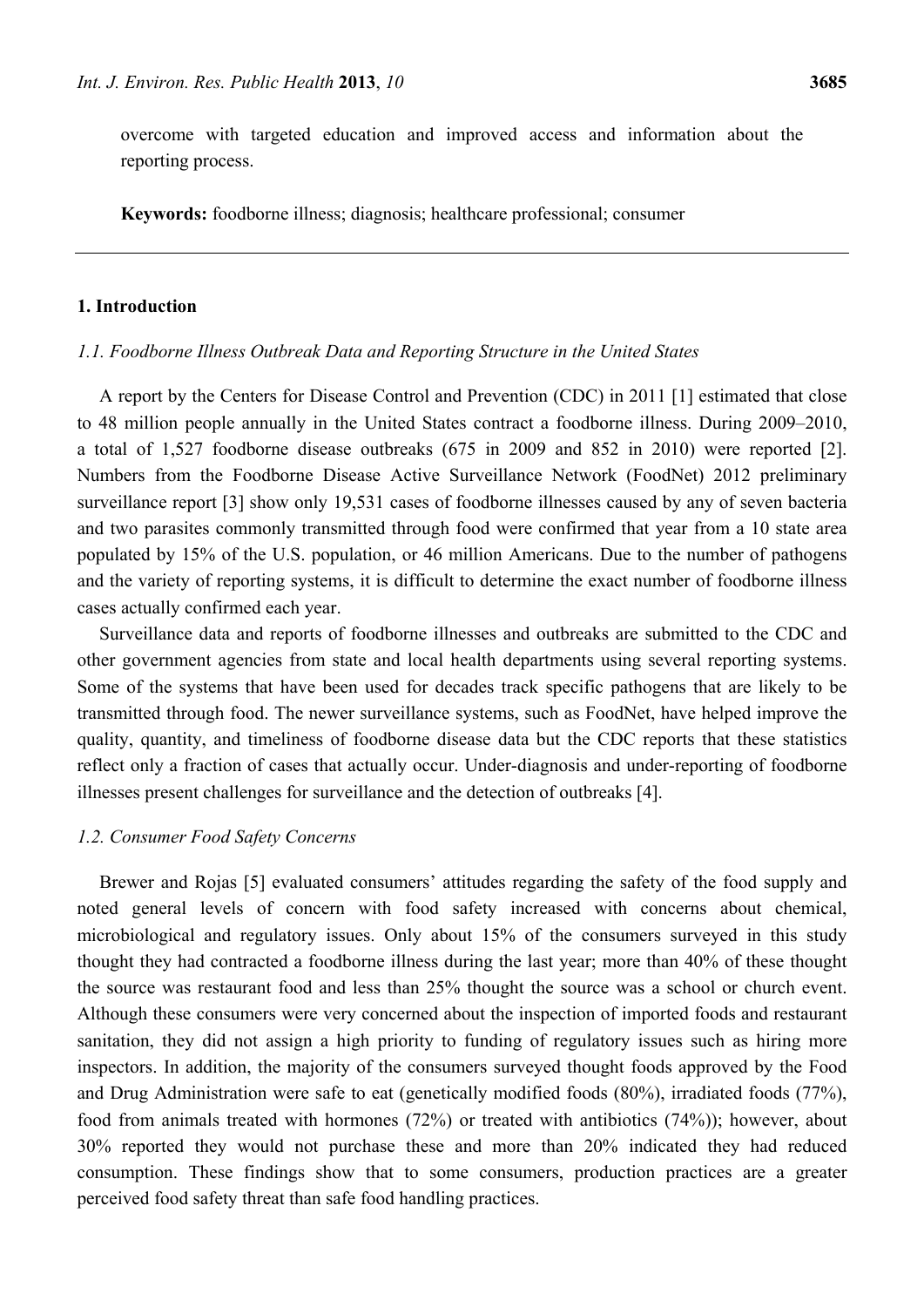CDC data suggests there is under-reporting of foodborne illnesses by consumers [2]. This may be due to consumers' lack of knowledge about safe food handling practices and resultant consequences when these practices are not followed, as well as misplaced concerns regarding source of safety risks. This was corroborated with a review of food safety issues conducted by Wilcock, Pun, Khanona, and Aung [6] that found much variation among consumers and their attitudes toward the safety of food, with a conclusion that there is a lack of knowledge about where and how foodborne illness can occur. and what to do in the event one becomes ill.

In a study of California consumers, most were confident in the safety of the food supply, with over 90% confident of the safety of fresh produce. Most were also confident of their food safety knowledge and that food handling behaviors were correct; yet findings suggested a need for directed consumer education [7]. This work built on findings of Williamson, Gravani and Lawless [8] who reported most consumers believed their foodborne illness had been caused by food prepared somewhere other than home. Knight, Worosz and Todd [9] interviewed over 1,000 adults in the United States to assess their perceptions of food safety at restaurants compared to other sectors of the food industry and found most think about food safety particularly when eating at restaurant establishments. A majority of these consumers stated that although restaurants were doing a good job, were capable, and were committed to food safety, this segment of retail food ranked lower when compared to other segments of the food chain (farmers, food processors and manufacturers, and grocery stores). The findings reinforced the importance of food safety behaviors at restaurants, particularly in areas of staff personal hygiene, workplace sanitation, and food handling.

In a 2011 National Public Radio (NPR) funded study of approximately 3,000 Americans to gauge attitudes and opinions about the safety of the food supply, the majority (57%) indicated concern about the safety of food, which was a decline from the 61% who reported concern in a 2010 study. However, an increased percent of respondents (11% from the 105 in 2010) said they had become sick from something they ate in the last three months. The food commodity which generated the greatest concern was meat by 44% of those polled. Fresh produce also was identified by 30% [10]. As noted in the Food and Drug Administration's (FDA, 2000, 2004, 2009) [11–13] observations of risk factors for foodborne illness in hospitals, nursing homes, elementary schools, fast-food and full-service restaurants, and retail foodservice, there was high rate of noncompliance for three categories of risk factors: improper holding/time and temperature; poor personal hygiene; and contaminated equipment/prevention of contamination. Proper hand washing was the practice with the highest out-of-compliance rate for all facility types in all three of these FDA studies (2000, 2004, 2009) with higher compliance in noncommercial institutional settings than in commercial operations. This finding was replicated in an observational study of hand washing practices in four sectors of the foodservice industry [14].

## *1.3. Healthcare Professionals' Roles and Knowledge*

Healthcare professionals play an important role in the communication of public health messages to patients. A 2004 study by Hesse *et al.* [15] found that despite the availability of various online resources, around 62% of patients highly trusted physicians for all health-related information, including food safety. It is critical for healthcare professionals to communicate foodborne disease information to all patients especially those more susceptible to these types of illnesses (elderly,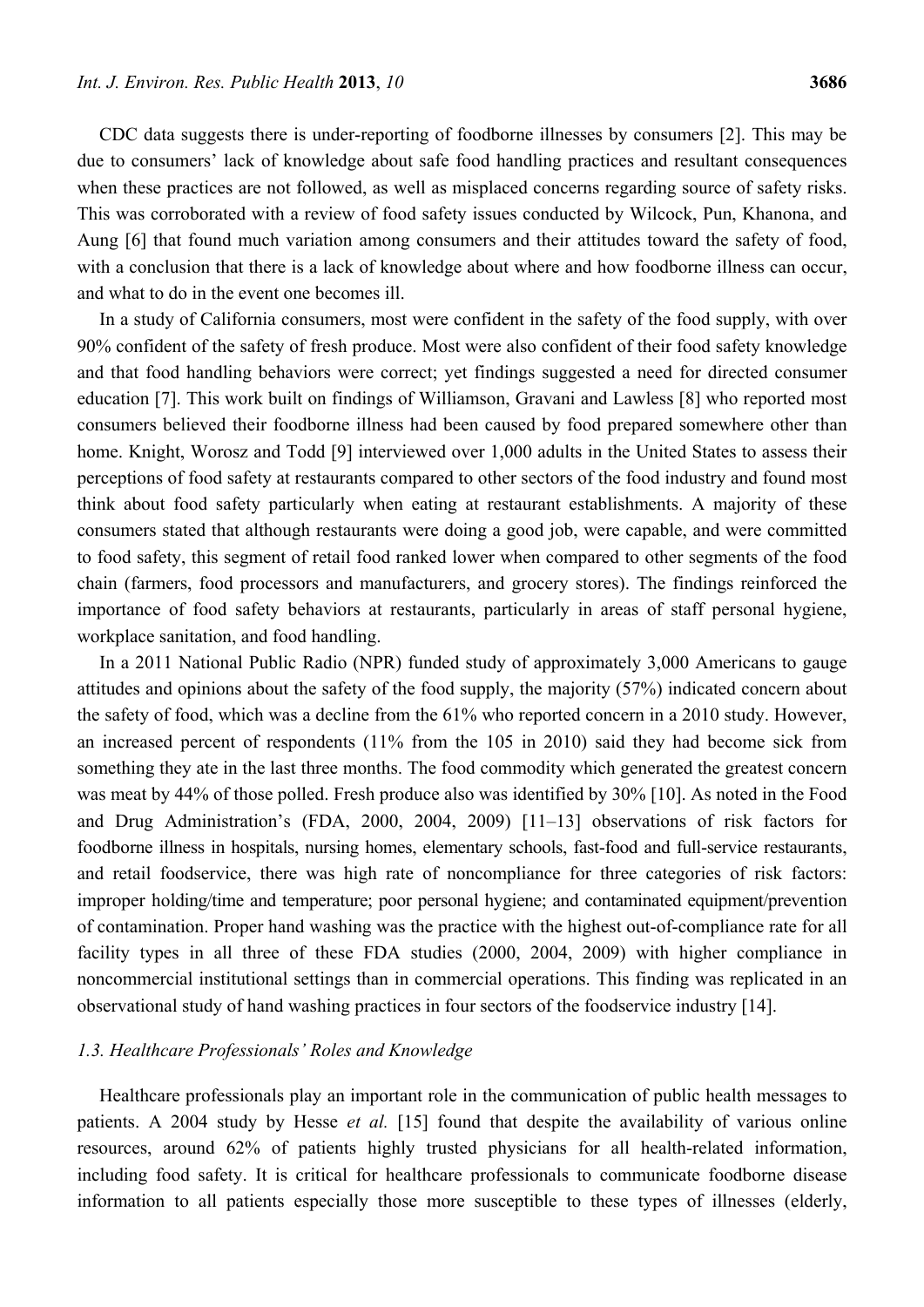pregnant women, immunocompromised, and children). However, counseling patients on food safety is not among the top concerns for physicians which could be due to their lack of knowledge about food safety [16], lack of time, or perceived lack of benefit of providing such information to patients [17]. Physicians' perceptions about the seriousness of foodborne illness, their perceived role as the information provider, and comfort with providing food safety recommendations plays a role in the likelihood of discussing food safety with their patients [16]. Semi-structured interviews conducted with healthcare providers working with pregnant women revealed that only 8 of 23 healthcare providers currently provided food safety information to their pregnant clients [18]. Healthcare providers reported confidence when providing foodborne illness prevention information, yet were not comfortable about their knowledge of foodborne illness or its treatment and diagnosis [19].

Among healthcare providers, registered nurses (RNs) and registered dietitians (RDs) may be better positioned to counsel patients about food safety than physicians; they can spend more time interacting with patients than physicians. However, Buffer, Medeiros, Kendall, Schroeder, and Sofos [20] found gaps in food safety knowledge and understanding among RNs and RDs about *Listeria monocytogenes*, a deadly foodborne pathogen, and one of particular concern for pregnant women. Registered dietitians were found to have more training than RNs in safe food handling and were more likely to provide comprehensive food safety messages to their highly susceptible clients; however, consistency in providing food safety information was lacking among both groups. In focus groups conducted with healthcare providers and caregivers for older adults, Wohlgenant, Cates, Godwin, and Speller-Henderson [21] found physicians were less interested in discussing food safety with older adults than RNs, nurse practitioners, physician assistants, and home healthcare providers. Medeiros, Chen, Hiller, and Kendall [22] found that cancer patients preferred receiving food safety information primarily from physicians or nurses, but were likely to follow the advice of their nutritionist, nurse, physician, or any other professional qualified in food safety. Therefore in-depth and frequent training of these personnel in foodborne illnesses prevention and treatment is critical for the communication of food safety messages to all types of audiences. Irrespective of the type of patients (children, elderly, pregnant or immunocompromised), healthcare providers can serve as an important source of food safety information thereby assisting in the prevention and timely diagnosis of foodborne illness.

# **2. Methods**

#### *2.1. Data Collection and Study Population*

## 2.1.1. Consumers

In the first phase of the research, three focus groups were conducted with consumers recruited from the general public from three cities in one Midwest state. Participants were recruited through a variety of methods such as newspaper advertisements, flyer postings in grocery stores, churches, colleges, and electronic newsletter postings. All participants signed an informed consent and completed a brief questionnaire that assessed participant attitudes about food safety and collected demographic information (e.g., age, gender, income level, employment status, ethnicity, and education level). Each participant filled out a name tag with a pseudonym of their choice to protect personal identity during the focus group and data analysis. All focus groups were conducted in English.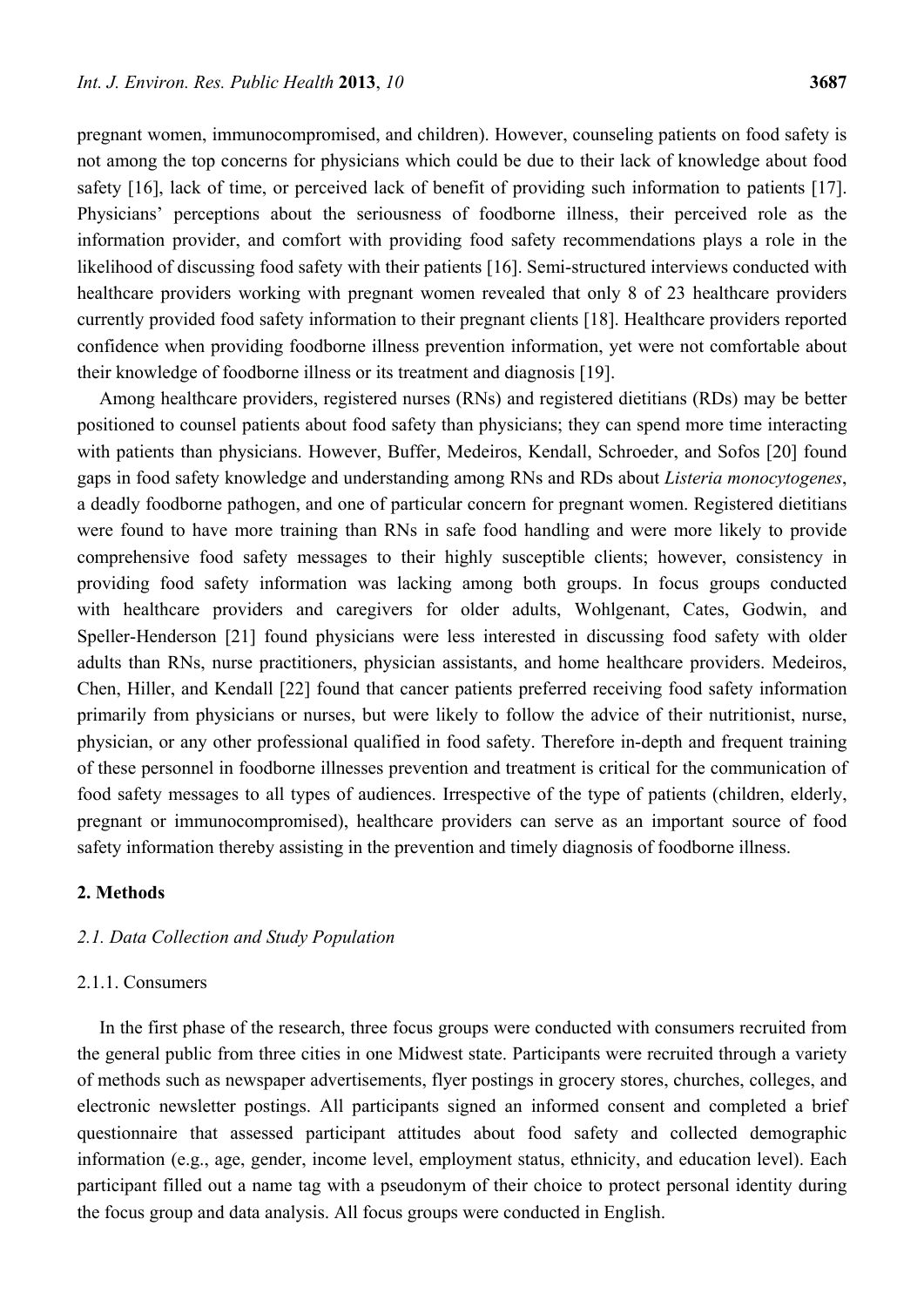At the beginning of each focus group, introductions and ground rules were given to all participants by the moderator. Focus groups were moderated by an experienced moderator and supported by an assistant moderator. Each focus group lasted approximately 90 min. All the focus groups were audio recorded. Participants received US\$40 as a "thank you" for their time. The representative research team members debriefed for approximately one hour following the focus groups.

For the consumer group, the words "food poisoning" was used as compared to foodborne illness because this term was found to be more commonly used in other education efforts, such as those at Mayo Clinic, WebMD, and CDC web sites [23–25]. Sample focus group questions are as follows: (1) How did you know you had gotten ill from the food and not something else? (2) What did you do? Did you report it and if so, to whom? (3) What could make it easier to report an illness? (4) How hard do you think it is to collect a usable stool sample?

### 2.1.2. Healthcare Professionals

In this phase of the project, four focus groups were conducted with individuals recruited from healthcare facilities from four towns/cities in one Midwest state. Participants were recruited primarily through posting of flyers at appropriate work sites or newsletters with assistance from University Extension and Outreach staff. At the focus group session, each participant signed an informed consent and completed a brief questionnaire that assessed their attitudes about food safety and food poisoning, and collected demographic information (age, gender, income level, employment status, ethnicity, and education level). Each participant utilized a pseudonym of their choice to protect participant identity during the focus group and for data analysis. All focus groups were conducted in English. Because only two individuals committed to one of the focus groups, that focus group was handled as phone interviews while the other focus groups were all done "in person".

At the beginning of each focus group, introductions and ground rules were given to all participants by the moderator. Though the participants had completed the informed consent form, participants were assured verbally that all information collected would be confidential and that participation was voluntary. Focus groups were moderated by an experienced moderator and supported by an assistant moderator. Each focus group lasted 60–90 min. All focus groups were audio recorded. Participants received US\$40 as a "thank you" for their time. Questions asked in the healthcare provider focus group were similar to those in the consumer group. Three sample questions are as follows: (1) How concerned are your patients/clients about the safety of our food? (2) Where do you believe patients/clients have the greatest risk of acquiring a foodborne illness? (3) What are the barriers to diagnosing a foodborne illness?

To capture data from healthcare professionals not included in the focus groups (e.g., physician assistants), individual interviews were conducted. Those individuals who work with patients and have authority to diagnose foodborne illness were interviewed via phone. Participants for interviews were primarily recruited from focus group contacts. As part of the interview, participants were asked a series of close-ended questions concerning their attitudes toward food safety and foodborne illness as well as demographic questions. Open-ended questions concerning involvement and experience with diagnosing and treating foodborne illnesses were also asked. Interviews were audio recorded and transcribed verbatim.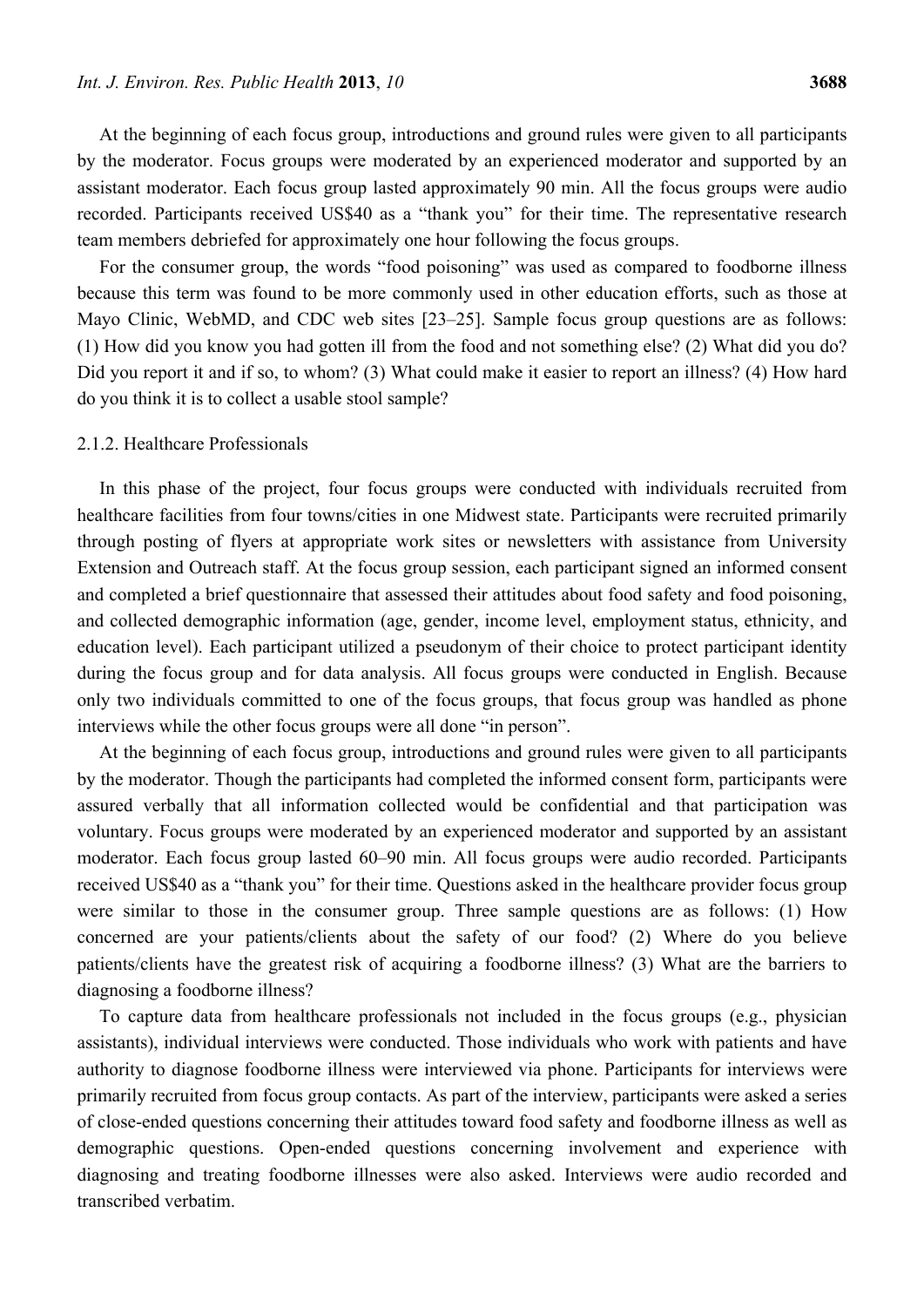#### *2.2. Data Analysis*

Descriptive statistics (frequencies) were compiled for data gathered from the focus group questionnaire. Recordings of all focus groups were transcribed verbatim. Transcripts were independently analyzed by at least three researchers to identify emerging themes. Individual analyses were then complied to form a consensus on the themes. Barriers to reporting foodborne illness and methods to improve reporting of foodborne illness were identified. These qualitative data analysis procedures are consistent with those discussed by Saldaňa [26]. For the individual interview data, two researchers independently reviewed the transcripts to identify emergent themes. The researchers then compiled the analyses and came to a consensus on the identified themes.

## **3. Results**

#### *3.1. Consumer Results*

Table 1 presents the compiled demographic data from all three consumer focus groups. In summary, there were 35 participants who attended one of three focus groups (each focus group ranged between 11 and 13 participants). The majority was female (74.3%). Diversity in age and income level was achieved; 14.3% were between the ages of 18–25 years, 20% were between the ages of 26–34 years, 17.1% were between the ages of 35–49 years, 28.6% were between the ages of 50–64 years and 20% were between the ages of 65–80 years. The largest percentage of respondents had annual incomes less than \$25,000 (37.1%) or between US\$25,000 and US\$49,900 (31.4%).

| <b>Characteristic</b>            | Frequency | $\%$ |
|----------------------------------|-----------|------|
| Gender                           |           |      |
| Female                           | 26        | 74.3 |
| Male                             | 9         | 25.7 |
| Age                              |           |      |
| 18-25 years old                  | 5         | 14.3 |
| $26 - 34$ years old              | 7         | 20.0 |
| 35–49 years old                  | 6         | 17.1 |
| 50–64 years old                  | 10        | 28.6 |
| 65-80 years old                  | 7         | 20.0 |
| <b>Education</b>                 |           |      |
| Some high school                 |           | 2.9  |
| High school diploma              | 5         | 14.3 |
| Some college                     | 11        | 31.4 |
| Bachelor's or Associate's degree | 11        | 31.4 |
| Graduate degree                  |           | 20.0 |

**Table 1.** Demographics: Consumer participant profile (*n =* 35).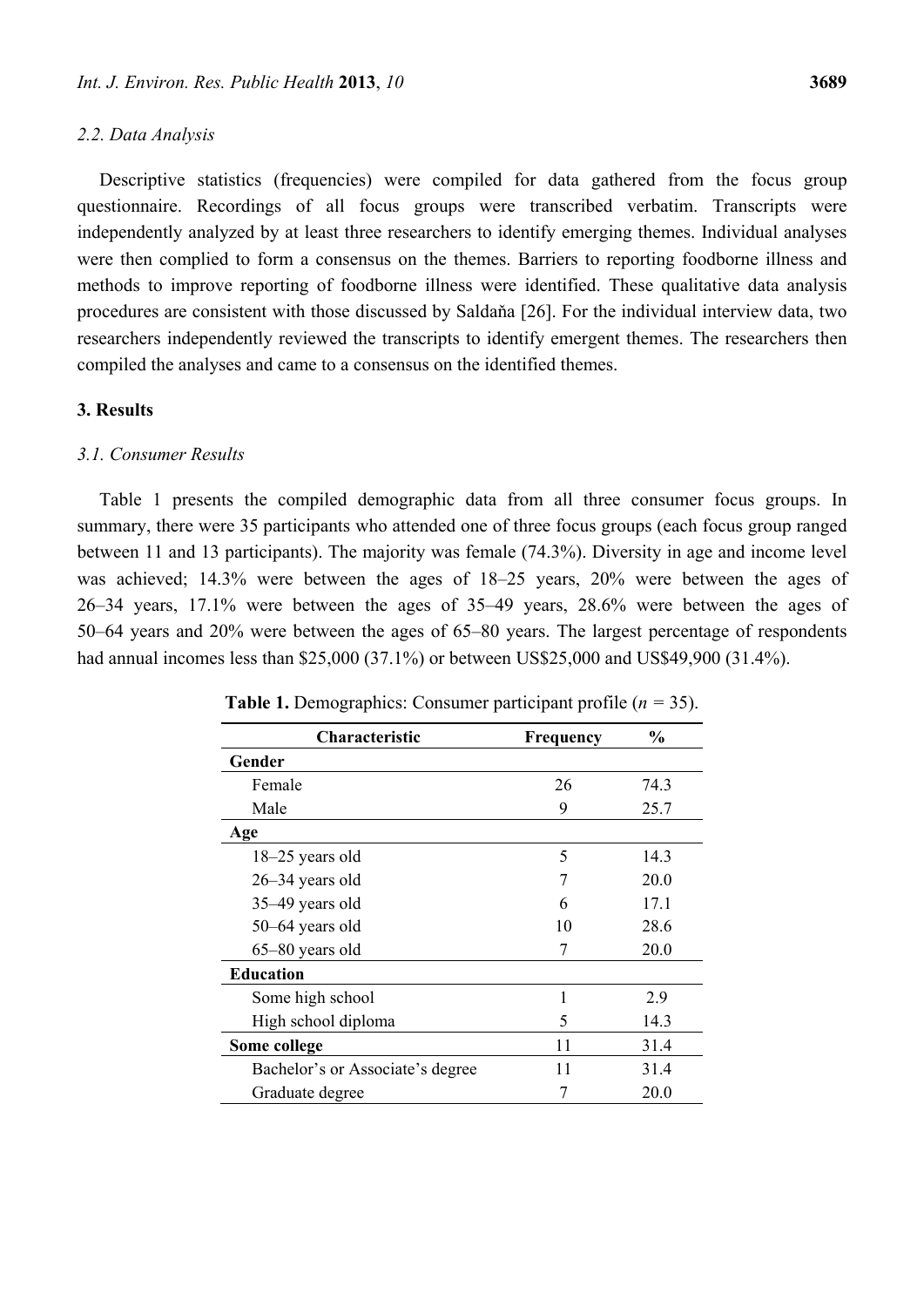| <b>Characteristic</b>                              | Frequency     | $\frac{6}{9}$ |
|----------------------------------------------------|---------------|---------------|
| Income                                             |               |               |
| less than US\$25,000                               | 13            | 37.1          |
| US\$25,000-US\$49,900                              | 11            | 314           |
| US\$50,000-US\$99,900                              | 6             | 17.1          |
| US\$100,000-US\$150,000                            | 3             | 8.6           |
| more than US\$150,000                              | $\mathcal{L}$ | 5.7           |
| <b>Ethnicity</b>                                   |               |               |
| African-American or Black<br>(Non-Hispanic origin) | $\mathcal{D}$ | 5.7           |
| Asian                                              | $\mathcal{D}$ | 5.7           |
| Caucasian/White                                    | 30            | 857           |
| Multiracial                                        |               | 2.9           |

**Table 1.** *Cont.* 

Table 2 presents the compiled food safety questionnaire data from all three focus groups. The majority of participants had private insurance paid for by their employer (39%) or private insurance paid for by themselves (14.6%). About 17% of participants were on Medicare, 7.3% were on Medicaid, and only 4.8% didn't have any insurance. Four of the participants (11.4%) indicated that they had a food allergy. Participants showed varied concern for the safety of food purchased to prepare at home with 11.4% not at all concerned, 28.6% not very concerned, 17.1% somewhat concerned, 14.3% concerned, and 25.7% very concerned. Participants concern for the safety of food prepared away from home was not as varied with the majority being somewhat to very concerned; somewhat concerned 28.6%, concerned 25.6%, and very concerned 31.4%.

| Question                                                  | <b>Frequency</b> | $\frac{0}{0}$ |
|-----------------------------------------------------------|------------------|---------------|
| Type of healthcare plan                                   |                  |               |
| Private paid by employer                                  | 16               | 39            |
| Private, paid by myself                                   | 6                | 14.6          |
| Medicaid                                                  | 3                | 7.3           |
| Medicare                                                  |                  | 17            |
| None                                                      | 2                | 4.8           |
| Other                                                     | 7                | 17            |
| Do you have a food allergy?                               |                  |               |
| Yes                                                       | $\overline{4}$   | 11.4          |
| N <sub>0</sub>                                            | 28               | 80            |
| Concern about safety of food purchased to prepare at home |                  |               |
| Not at all concerned                                      | $\overline{4}$   | 11.4          |
| Not very concerned                                        | 10               | 28.6          |
| Somewhat concerned                                        | 6                | 17.1          |
| Concerned                                                 | 5                | 14.3          |
| Very concerned                                            | 9                | 25.7          |

**Table 2.** Consumer food safety questionnaire results (*n =* 35).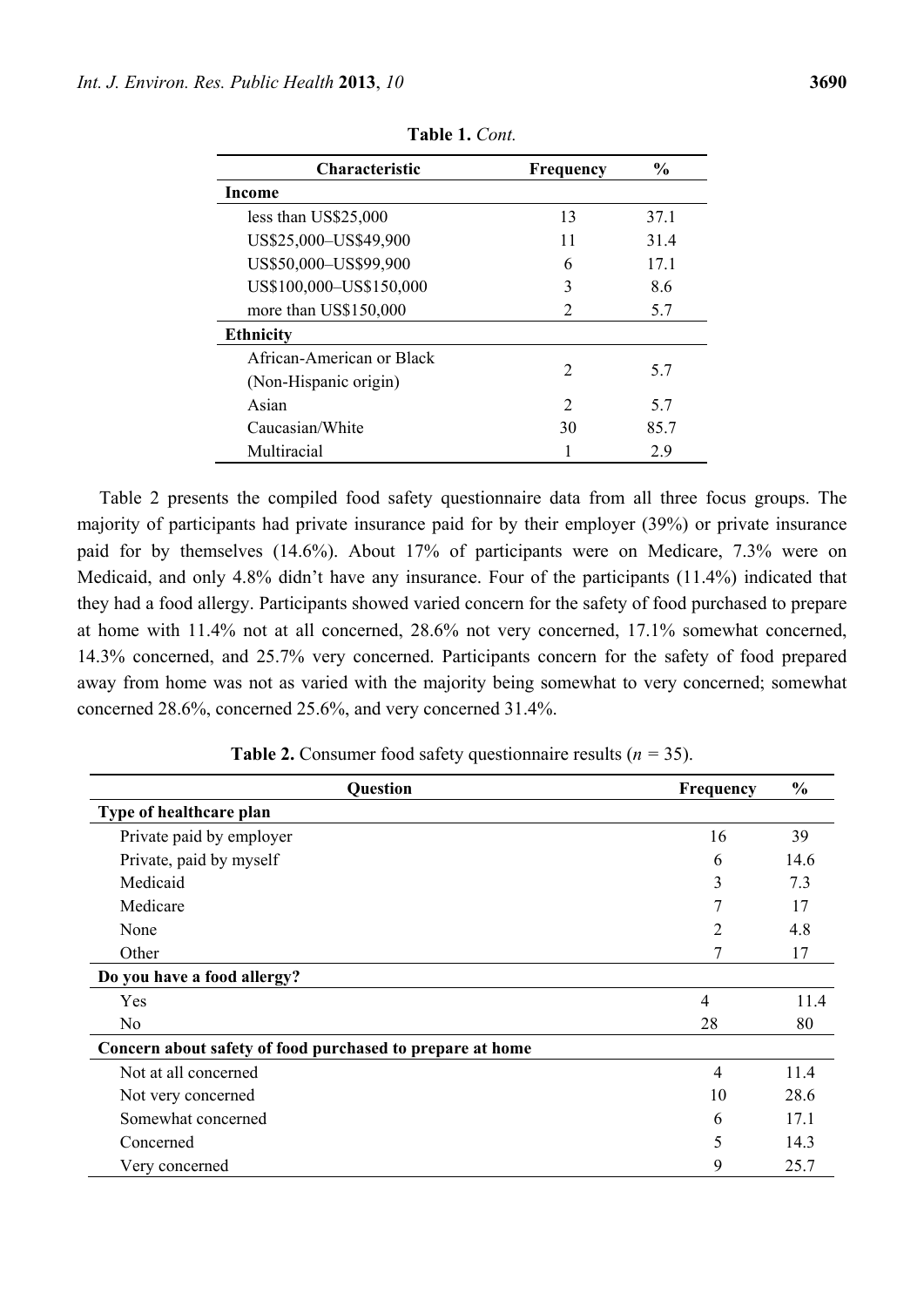| Question                                                         | Frequency      | $\frac{0}{0}$ |
|------------------------------------------------------------------|----------------|---------------|
| Concern about safety of food prepared away from home             |                |               |
| Not at all concerned                                             | 1              | 2.9           |
| Not very concerned                                               | 3              | 8.6           |
| Somewhat concerned                                               | 10             | 28.6          |
| Concerned                                                        | 9              | 25.7          |
| Very concerned                                                   | 11             | 31.4          |
| Type of food that poses the greatest risk for food poisoning     |                |               |
| Meat                                                             | 27             | 77.1          |
| Seafood                                                          | 29             | 82.9          |
| Dairy Products                                                   | 15             | 42.9          |
| Fresh Produce                                                    | 12             | 34.3          |
| Packaged Foods                                                   | 6              | 17.1          |
| Eggs                                                             | 18             | 51.4          |
| Grains and rice                                                  | 1              | 2.9           |
| Best approach to reduce the risk for food poisoning              |                |               |
| More inspections                                                 | 16             | 45.7          |
| Better quality control                                           | 27             | 77.1          |
| Stiffer penalties                                                | 7              | 20            |
| Increased government oversight                                   | 6              | 17.1          |
| Better consumer education                                        | 22             | 62.9          |
| In the past 3 months have you become ill from something you ate? |                |               |
| Yes                                                              | 12             | 34.3          |
| N <sub>0</sub>                                                   | 22             | 62.9          |
| For this illness did you seek medical treatment?                 |                |               |
| Yes                                                              | 1              | 2.9           |
| No                                                               | 13             | 37.1          |
| For this illness, what type of treatment did you seek?           |                |               |
| (Some participants provided multiple responses)                  |                |               |
| <b>Emergency Room</b>                                            | 1              | 2.9           |
| Doctor's Office                                                  | 3              | 8.6           |
| Self-treated with over the counter medication                    | 7              | 20            |
| Other                                                            | 1              | 2.9           |
| What did the medical provider do?                                |                |               |
| Took blood                                                       | 1              | 2.9           |
| Asked for a stool sample                                         | 1              | 2.9           |
| Prescribed medication                                            | 1              | 2.9           |
| Recommended increased fluid intake                               | 2              | 5.7           |
| Recommended rest                                                 | 1              | 2.9           |
| Nothing                                                          | 1              | 2.9           |
| Other                                                            | $\overline{2}$ | 5.7           |

**Table 2.** *Cont.*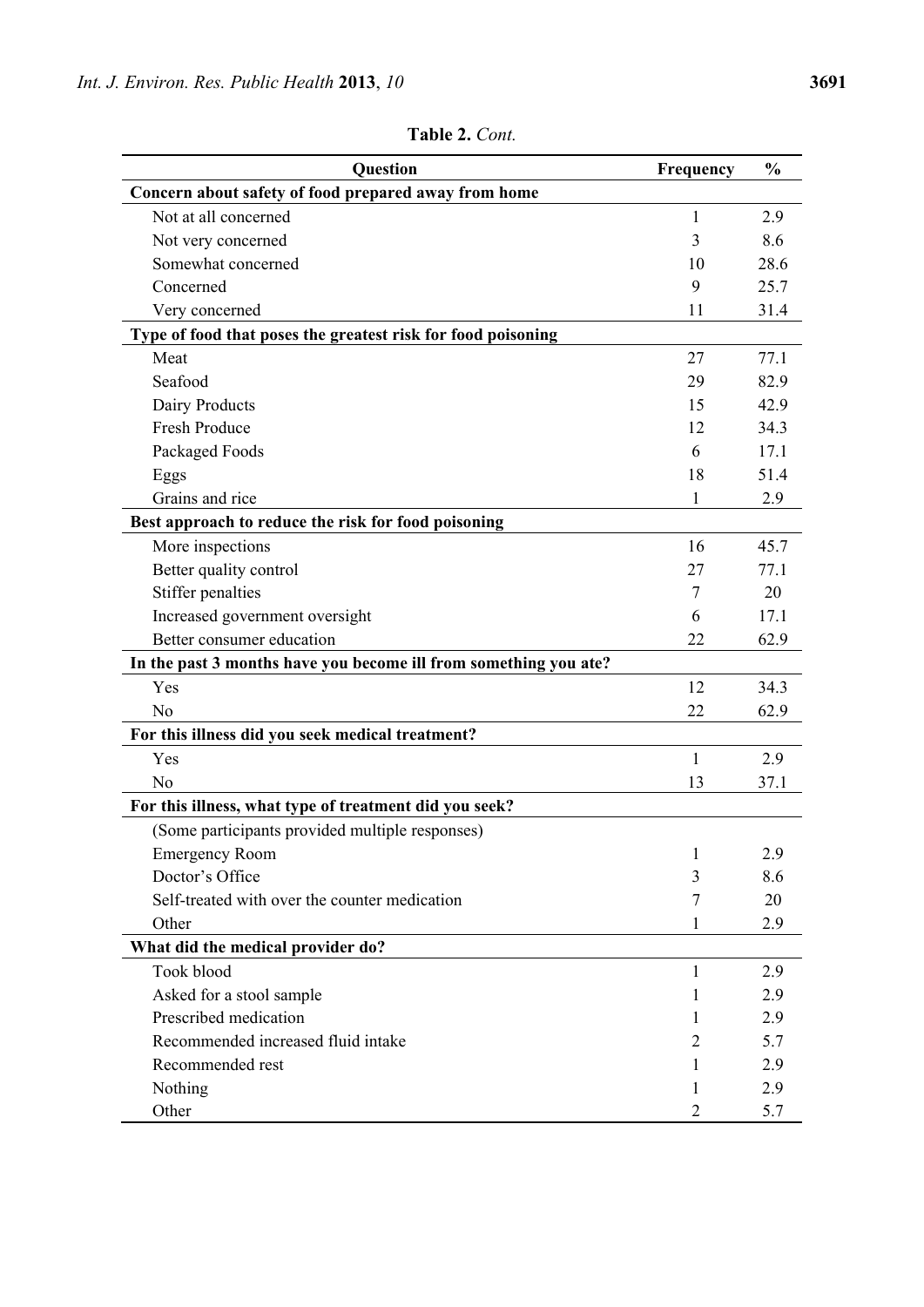| <b>Question</b>                                                | Frequency | $\frac{0}{0}$ |
|----------------------------------------------------------------|-----------|---------------|
| Have you ever gotten sick from something you ate as an adult   |           |               |
| Yes                                                            | 32        | 91.4          |
| No.                                                            | 3         | 8.6           |
| Did you seek medical treatment?                                |           |               |
| Yes                                                            | 11        | 31.4          |
| N <sub>0</sub>                                                 | 20        | 57.1          |
| <b>Both</b>                                                    | Ι.        | 2.9           |
| As an adult have you ever been asked to provide a stool sample |           |               |
| Yes                                                            | 16        | 45.7          |
| N <sub>0</sub>                                                 | 18        | 51.4          |
| Did medical provider confirm diagnosis with stool sample?      |           |               |
| Yes                                                            | 5         | 14.3          |
| N <sub>0</sub>                                                 | 23        | 65.7          |
| Both                                                           |           | 2.9           |

**Table 2.** *Cont.* 

Meat (27%), seafood (29%), and eggs (18%) were identified by participants as the types of food that pose the greatest risk for food poisoning. Participants also identified better quality control (27%), better consumer education (22%), and more inspections (16%) as the best approaches to reducing the risk of food poisoning. Twelve (34.3%) of the participants indicated that they had gotten ill from something they ate in the past three months and only one (2.9%) of those participants sought medical treatment for the illness. Thirty two (91.4%) of the participants indicated that they had gotten sick from something they ate as an adult and eleven (31.4%) sought medical treatment. One (2.9%) participant had blood taken, one (2.9%) was asked for a stool sample, one (2.9%) was prescribed medication, two (5.7%) were recommended to increase fluid intake, and one (2.9%) was recommended rest by their medical provider. As an adult, 16% of the participants had been asked to provide a stool sample and five (14.3%) of the participants were diagnosed with food poisoning through a stool sample.

In the consumer focus groups, participants were asked questions about how they knew it was food poisoning and what they did about it. Additionally, specific questions were asked about reporting food poisoning as well as seeking medical treatment. Methods or ways to get information about how consumers can report food poisoning were discussed. In addition, participants were asked questions regarding concern and difficulty with taking stool samples.

Major themes that emerged were related to symptoms presented (severity and duration); Table 3 provides the major emergent themes in each of the question areas. Sample illustrative quotes are provided to help in understanding the theme name provided.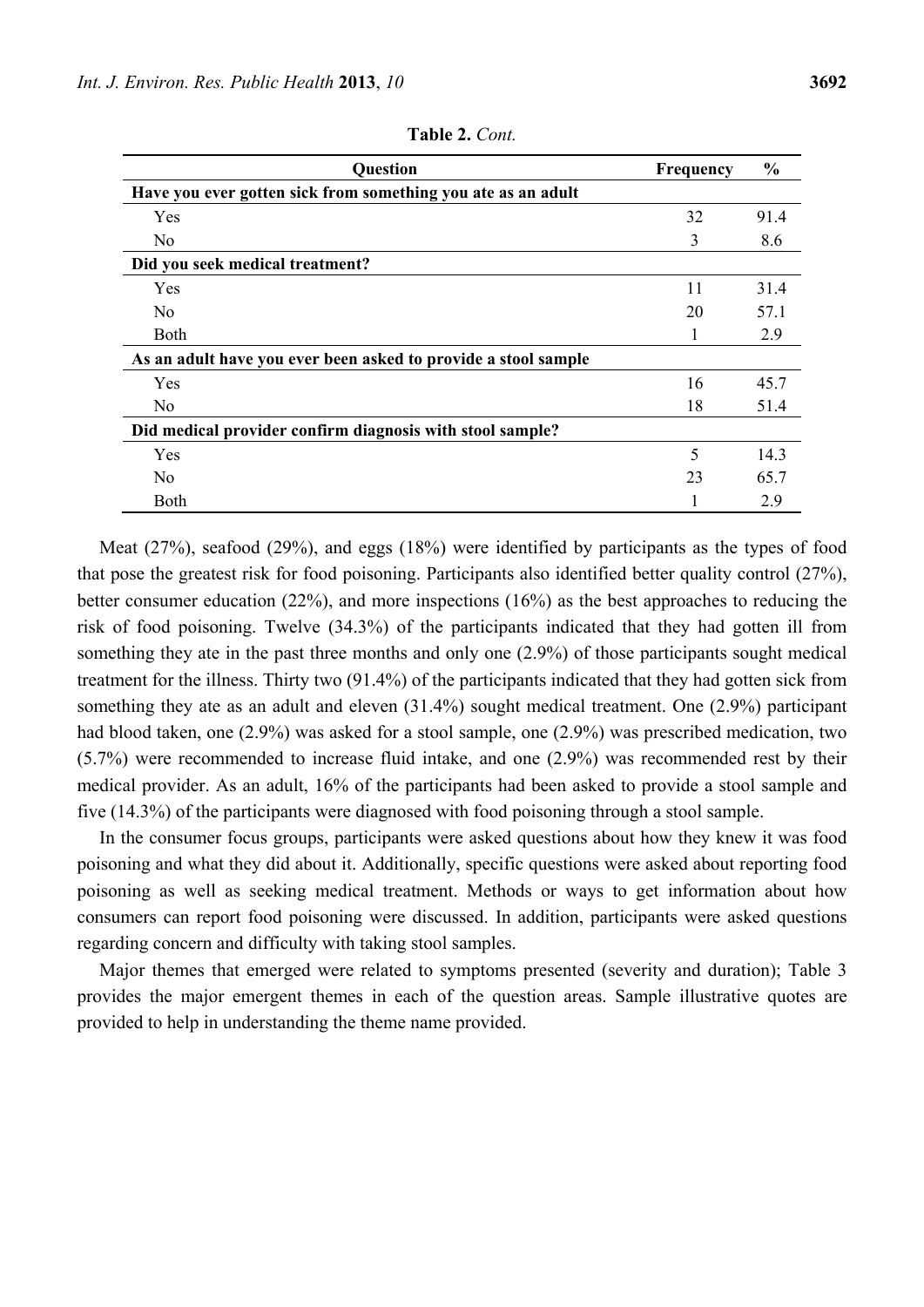| <b>Questions</b>      | <b>Themes</b>      | <b>Sample Illustrative Quotations</b>                       |
|-----------------------|--------------------|-------------------------------------------------------------|
| How did you know      |                    |                                                             |
| you had gotten ill    |                    |                                                             |
| from the food and not |                    |                                                             |
| something else?       |                    |                                                             |
|                       | Symptoms:          | I think the symptoms, the, the diarrhea and the stomach     |
|                       | Severity and       | pain and the, and the worst case is throwing up also.       |
|                       | Duration           | I was sick. I got really sick. Missed several days of work. |
|                       | Symptoms: Time     | We were eating at a restaurant, and within a few hours      |
|                       | after eating       | we were all violently sick.                                 |
|                       |                    | And about three the next morning, I just started retching   |
|                       |                    | and it went on and on for about three hours.                |
|                       | Not like other     | In the past when we've had the stomach flu, it's not been   |
|                       | illnesses          | like this. My daughter was puking every fifteen             |
|                       |                    | minutes fora very, very long time so it just seemed         |
|                       |                    | very different than anything we've had before               |
|                       |                    | When you have the flu or something, you don't,              |
|                       |                    | you feel kinda funny the whole week.                        |
|                       |                    | But I was perfectly back to normal within                   |
|                       |                    | twenty-four hours, or even less                             |
|                       | Others got ill too | We all went out to dinner for a family dinner, and three    |
|                       |                    | of us had exactly the same symptoms at almost               |
|                       |                    | exactly the same time.                                      |
|                       |                    | And I was at a restaurant with friends. And there were      |
|                       |                    | four of us. We shared the appetizer, and then we all        |
|                       |                    | got sick the next day.                                      |
|                       | Diagnosed as FBI   | And I was diagnosed with cryptosporidium which can be       |
|                       |                    | a foodborne illness. Dramatic. Stool sample and             |
|                       |                    | diagnosed and confirmed.                                    |
|                       |                    | It was E. coli. It took them three months to get it finally |
|                       |                    | out of my system.                                           |
|                       | Only food eaten/no | But I have a pretty routine diet. And when I ate            |
|                       | other diet changes | something m-, thatI went out to eatI had the runs           |
|                       |                    | for an extended period of time. It wasn't concerned         |
|                       |                    | that's the only thing that I could appoint it to.           |
|                       |                    | I hadn't ate all day. And then, we got tacos from a taco    |
|                       |                    | place in town, and I mean, I saw that the meat was          |
|                       |                    | pink but I figured it would be OK, and I went ahead         |
|                       |                    | and ate it. The first and last time I ate pink meat.        |

**Table 3.** Identified themes and illustrative quotations from consumer focus groups.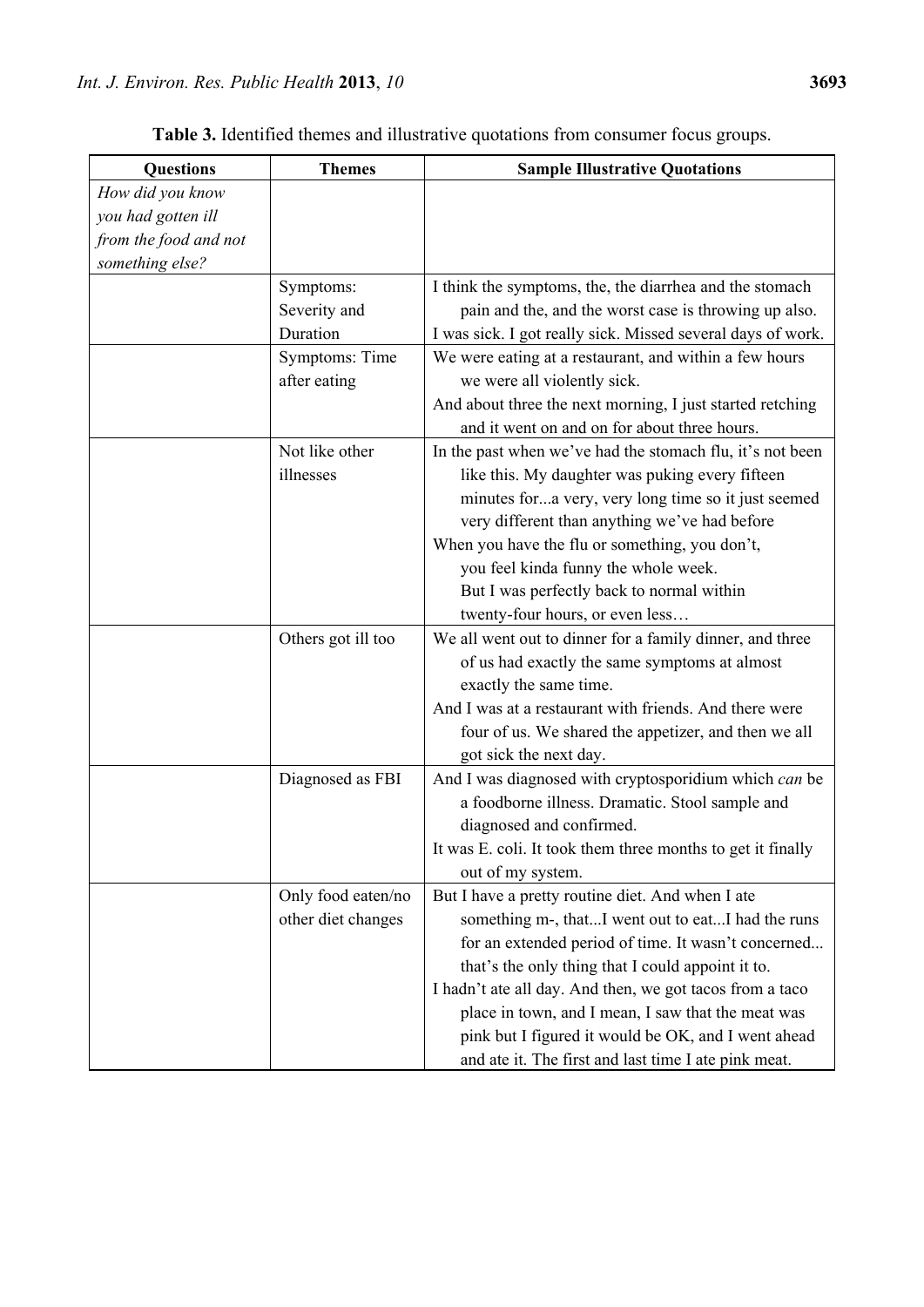| <b>Questions</b>                                                                            | <b>Themes</b>                                                                       | <b>Sample Illustrative Quotations</b>                                                                                                                                                                                                                                                                                                                                                                                                                                                                                                                                                                            |
|---------------------------------------------------------------------------------------------|-------------------------------------------------------------------------------------|------------------------------------------------------------------------------------------------------------------------------------------------------------------------------------------------------------------------------------------------------------------------------------------------------------------------------------------------------------------------------------------------------------------------------------------------------------------------------------------------------------------------------------------------------------------------------------------------------------------|
| What did you do?                                                                            |                                                                                     |                                                                                                                                                                                                                                                                                                                                                                                                                                                                                                                                                                                                                  |
|                                                                                             | Dealt with<br>illness/suffered<br>through/self-<br>medicated                        | I just waited it outat home I was so sickyou know if<br>you're dry heaving and everything, you just feel like<br>the lining of your stomach is coming out of you.<br>But I was too busy throwing up and dying that I just  I                                                                                                                                                                                                                                                                                                                                                                                     |
|                                                                                             |                                                                                     | just said, "No, that's fine. I'll just suffer."                                                                                                                                                                                                                                                                                                                                                                                                                                                                                                                                                                  |
|                                                                                             | Contacted a<br>healthcare<br>professional                                           | And on the second or third day I went to the doctor, and I<br>did take a stool sample, and it was diagnosed as<br>salmonella.<br>And I went up there (hospital). They took the stool<br>sample, and took some blood work, and he said<br>that I had food poisoning.                                                                                                                                                                                                                                                                                                                                              |
|                                                                                             | Contacted food<br>provider                                                          | Yeah, I reported it. I reported it to the restaurant.<br>Other than going to the convenience store with that empty<br>package and doing a little bitching that was my only<br>reporting. I laid in bed for two days.                                                                                                                                                                                                                                                                                                                                                                                             |
| Did you report it and if<br>so, to whom? Why<br>wouldn't you report a<br>potential illness? |                                                                                     |                                                                                                                                                                                                                                                                                                                                                                                                                                                                                                                                                                                                                  |
|                                                                                             | No: didn't know<br>who to report it<br>to or did not<br>think to contact<br>someone | The first time that it happened to me, I never considered it,<br>you know. Who would I report that to? Where would<br>that go? I wasn't gonna go back to that restaurant ever<br>again I didn't want anything from them, so I didn't<br>bother with that. But it never even crossed my mind to<br>contact someone else.<br>I think it's not knowingI mean, I guess that mythe<br>other reason was, I didn't know if I should contact the<br>restaurant themselves. I didn't think that that would<br>have done anything. But it also didn't cross my mind<br>to contact the health department. I don't know why. |
|                                                                                             | No: too ill                                                                         | And it burns and it's justbad. You have to like sit at, sit<br>in the bathroom and have a garbage can in front of<br>you.<br>No, because my wife and Ithe only thing we had the<br>same that night was soup. And we both, within a half<br>hour, were down. We were down for two days. And<br>there was no leaving the house or anything just to go<br>to the doctor.                                                                                                                                                                                                                                            |

**Table 3.** *Cont.*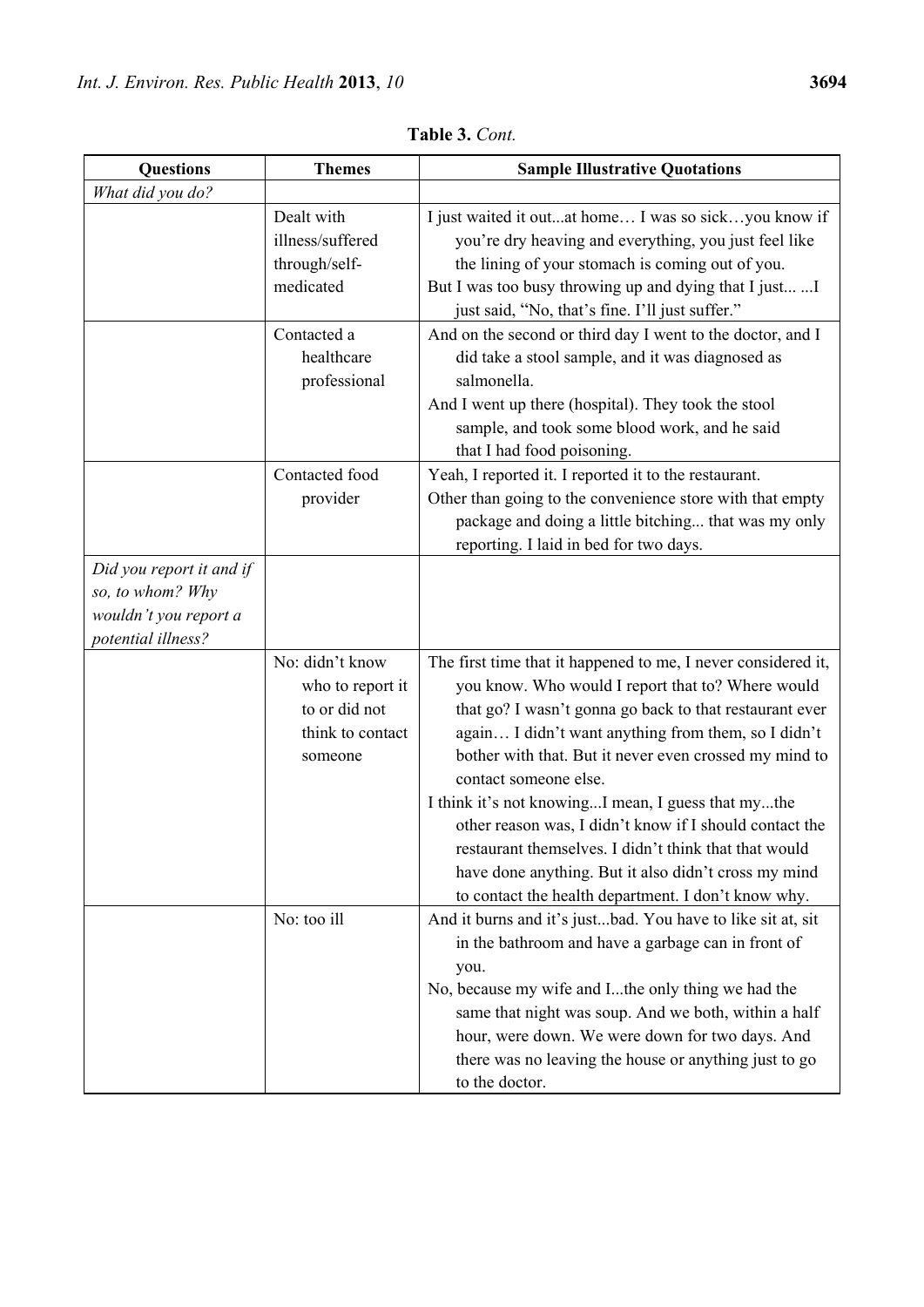| <b>Questions</b> | <b>Themes</b>    | <b>Sample Illustrative Quotations</b>                                                                            |
|------------------|------------------|------------------------------------------------------------------------------------------------------------------|
|                  | No: not sure     | I was like ninety-seven percent sure that I got it from that                                                     |
|                  | where it         | restaurant butif I'd been one hundred percent sure,                                                              |
|                  | (food) came      | then I would've called without a doubt butI was sort of                                                          |
|                  | from             | talked out of it by other people who thought maybe it                                                            |
|                  |                  | could have been something else.                                                                                  |
|                  |                  | Yeah, 'cause you're making a serious allegation if you're                                                        |
|                  |                  | saying that someone caused you to be sick. If there's if                                                         |
|                  |                  | you don't have proof, you could be wrong.                                                                        |
|                  | No: not sure it  | I think from like a health standpoint, most people don't report                                                  |
|                  | was food         | like getting sick because the symptoms, it could be                                                              |
|                  | poisoning        | anything else like from a cold to a flu and so most people                                                       |
|                  |                  | always assume the least of the issues and don't really do                                                        |
|                  |                  | anything about it                                                                                                |
|                  |                  | Or it might not necessarily be what got you sickif you don't                                                     |
|                  |                  | a hundred percent know.  if I'd been one hundred                                                                 |
|                  |                  | percent sure, then I would've called without a doubt but                                                         |
|                  | No: wouldn't do  | I guess the only other thing that I would have to say is that,                                                   |
|                  | any good to      | you know, when we take time to do something we're                                                                |
|                  | report it or is  | always weighing out, is the time that we put in worth                                                            |
|                  | not worth it to  | whatever outcome comes out? And so, we were traveling.                                                           |
|                  | report it        | We weren't sure. So it's like the time and energy and                                                            |
|                  |                  | everything that it would've taken to report it at that time,                                                     |
|                  |                  | we didn't feel, was worth like whatever potential outcome                                                        |
|                  |                  | we had.                                                                                                          |
|                  |                  | And then you're thinking, once it's over, well, I really don't                                                   |
|                  |                  | wanna do it now because you know, what benefit is it to                                                          |
|                  |                  | you personally? I did have the nagging thought, "Maybe I                                                         |
|                  |                  | should go ahead and do it just to confirm it. Just so that                                                       |
|                  |                  | there could be a confirmed report." But, again, there<br>wasn't that personal—it sounds really selfish—but there |
|                  |                  | wasn't that personal incentive because it was done.                                                              |
|                  | No, not          | And I didn't report it because, I was traveling back here and                                                    |
|                  | convenient       | we were on the road and stuff.                                                                                   |
|                  |                  | No insurance                                                                                                     |
|                  | Yes: reported it | I actually had a friend tell me, "Why don't you report it?"                                                      |
|                  |                  | And I go, "Oh! I, I didn't think of that!" So first I called                                                     |
|                  |                  | First Nurse because I was concerned about my daughter.                                                           |
|                  |                  | She was the one who was the most sick, and, and then she                                                         |
|                  |                  | said the same thing, "You need to report it." And I don't                                                        |
|                  |                  | remember the number she gave me 'cause I was really                                                              |
|                  |                  | sick at the time, but whatever number she gave me, I called                                                      |
|                  |                  | in and reported it.                                                                                              |
|                  |                  | I called the FDA on 'em. I've got sick there on three separate                                                   |
|                  |                  | occasions all three times it was for two daysat a time.                                                          |

**Table 3.** *Cont.*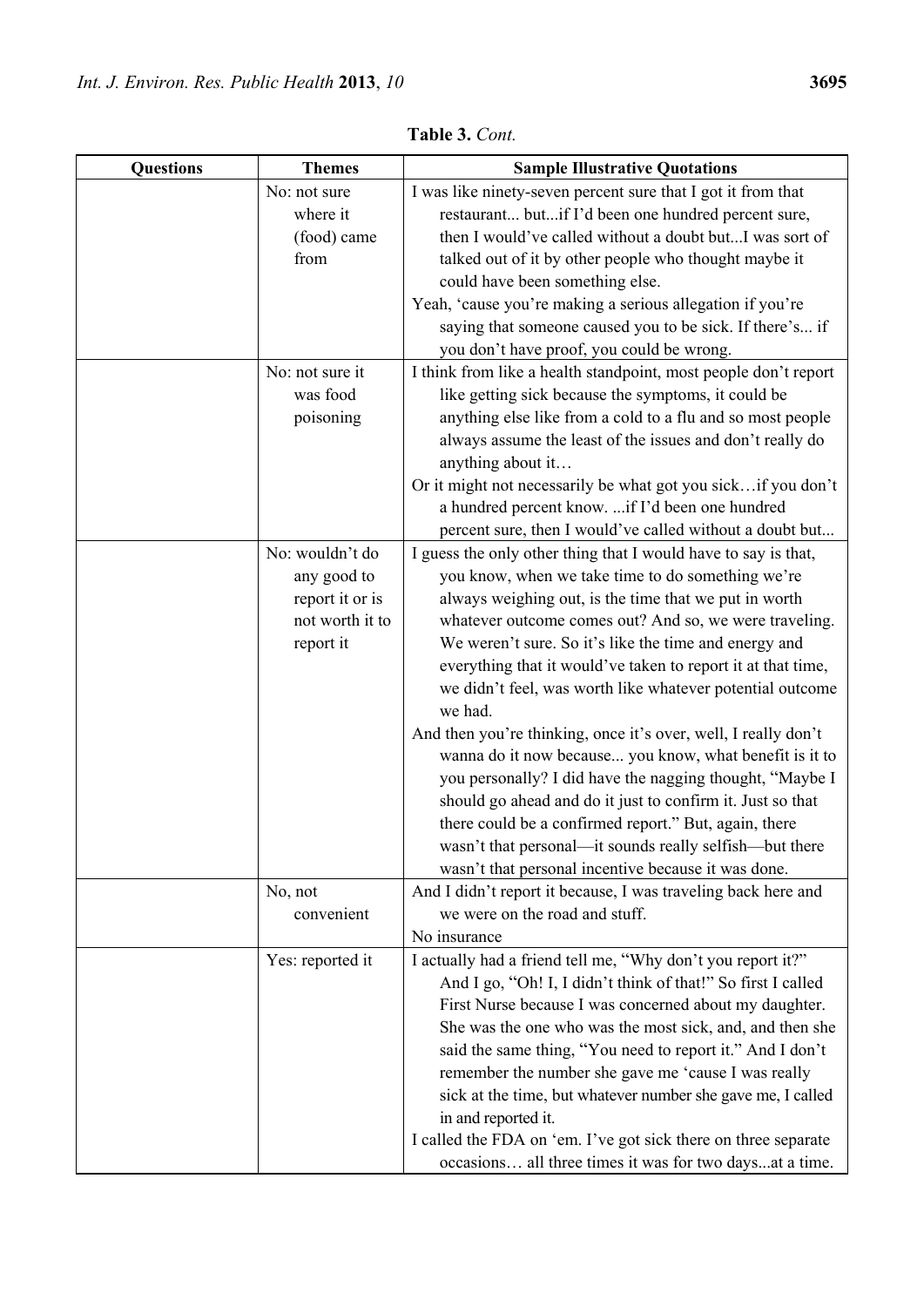| <b>Questions</b>               | <b>Themes</b>                 | <b>Sample Illustrative Quotations</b>                                                                                                                                                                                                                                                                                                                                                                   |
|--------------------------------|-------------------------------|---------------------------------------------------------------------------------------------------------------------------------------------------------------------------------------------------------------------------------------------------------------------------------------------------------------------------------------------------------------------------------------------------------|
| What would make you            |                               |                                                                                                                                                                                                                                                                                                                                                                                                         |
| seek medical treatment         |                               |                                                                                                                                                                                                                                                                                                                                                                                                         |
| if you suspected you           |                               |                                                                                                                                                                                                                                                                                                                                                                                                         |
| had gotten sick from           |                               |                                                                                                                                                                                                                                                                                                                                                                                                         |
| eating a food?                 |                               |                                                                                                                                                                                                                                                                                                                                                                                                         |
|                                | Length/duration of<br>illness | If it was over a week at this point,<br>maybe I would think, OK, if it was over a week,<br>then I should go to the hospital.<br>for me, that's more than twenty-four hours. If it wasn't<br>subsided, then I'd definitely do something about it                                                                                                                                                         |
|                                | Severity of illness           | And they threw up every fifteen minutes like<br>all night long. And they were pretty sick.<br>But First Nurse really encouraged us toto look for the<br>signs of dehydration and just some of the warning signs<br>that things weren't going well.<br>If I had like blood like in vomit or a stool or<br>anything like that or really dehydrated,<br>then I definitely would go seek medical attention. |
|                                | Child                         | I think if a smaller child is involved,                                                                                                                                                                                                                                                                                                                                                                 |
|                                |                               | I think that I would seek help                                                                                                                                                                                                                                                                                                                                                                          |
|                                |                               | Yeah, we called First Nurse because my daughter and my                                                                                                                                                                                                                                                                                                                                                  |
|                                |                               | son were both sick, and they're ten and six.                                                                                                                                                                                                                                                                                                                                                            |
| Who would you report<br>it to? |                               |                                                                                                                                                                                                                                                                                                                                                                                                         |
|                                | Poison Control                | The more informed, I think the general public has a lack of<br>knowledge what to do in those cases. Like most people<br>wouldn't know to call the poison control, you know.<br>Like Poison Control. I didn't even think about that.<br>Is that something 'cause I think, when I think Poison<br>Control, I think if you swallow something you're not<br>supposed to swallow.                            |
|                                | <b>FDA</b>                    | I would think the FDA. You see signs on, on the outsides<br>of buildings that give them grades on, on their food<br>quality.<br>Either the FDA orPoison, Poison Control possibly                                                                                                                                                                                                                        |
|                                | <b>CDC</b>                    | The doctor reported my case, and the CDC representative<br>contacted me.                                                                                                                                                                                                                                                                                                                                |

**Table 3.** *Cont.*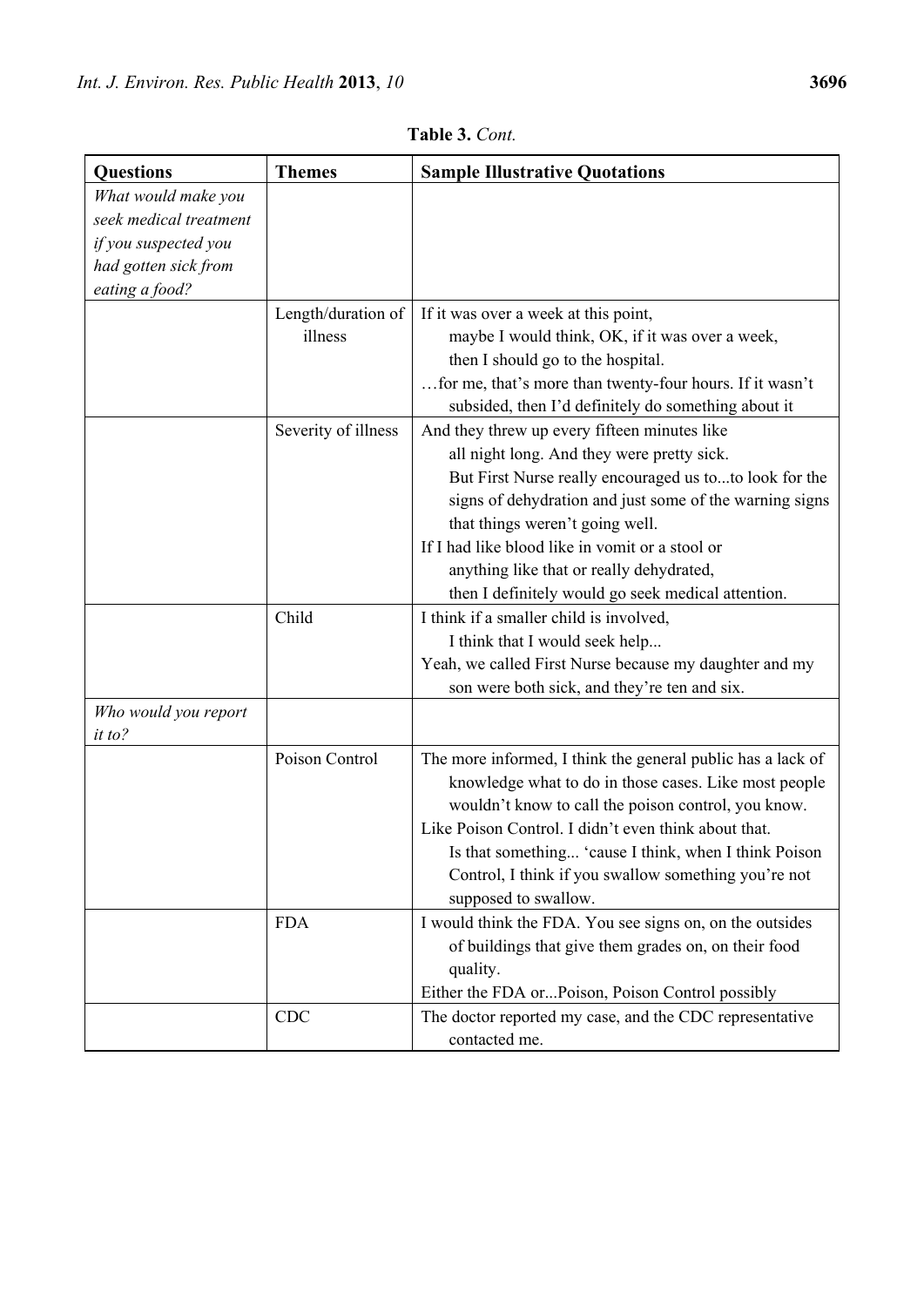| <b>Questions</b>                           | <b>Themes</b>    | <b>Sample Illustrative Quotations</b>                            |
|--------------------------------------------|------------------|------------------------------------------------------------------|
|                                            | Healthcare       | If you don't know who to report it to, you could always          |
|                                            | provider         | dowhat I did, just call your doctor andtalk to a                 |
|                                            |                  | nurse, and they'll tell youwho you should report it to.          |
|                                            |                  | for me it'd be my healthcare provider just because if it's       |
|                                            |                  | bad enough that I'm going there                                  |
|                                            |                  | if they had brochures or if I could seek advice or               |
|                                            |                  | something like that.                                             |
|                                            | Restaurant/      | I think it's the responsibility of the restaurant or the grocery |
|                                            | Grocery Store    | store. I would definitely report it to them, and it's their      |
|                                            |                  | responsibility to get the word out to the proper                 |
|                                            |                  | authorities and customers to, 'cause they're the ones            |
|                                            |                  | like right there at the center. They can stop selling or         |
|                                            |                  | producing the thing right then and there. I would                |
|                                            |                  | definitely at least talk to a manager-, like a higher up,        |
|                                            |                  | like the manager of the restaurant if I got sick there.          |
| What would be the best                     |                  |                                                                  |
| way to get them (focus                     |                  |                                                                  |
| group participants)                        |                  |                                                                  |
| information about how                      |                  |                                                                  |
| to report food                             |                  |                                                                  |
| poisoning? What would<br>make it easier to |                  |                                                                  |
| report?                                    |                  |                                                                  |
|                                            | Telephone number | I think justan 800 number or, I mean, I would probably           |
|                                            |                  | I would just contact the Department of Public Health             |
|                                            |                  | and I don't knowan easy 800 number or                            |
|                                            |                  | an easy person that I could talk to at the                       |
|                                            |                  | Department of Public Health.                                     |
|                                            |                  | I think it has to do with exposurewhat we were just              |
|                                            |                  | talking aboutbecause as far as exposure, you hear                |
|                                            |                  | about 1-800-BETSOFF. But you ain't never heard                   |
|                                            |                  | nothing about food                                               |
|                                            |                  | 1-800-THROWUP                                                    |
|                                            | Internet         | I'm more likely to want to fill out a form online                |
|                                            |                  | rather than call.                                                |
|                                            |                  | the younger generation spends a lotta of their time on           |
|                                            |                  | computers. So, of course, a lotta time is spent on               |
|                                            |                  | Facebook  having something online that would be                  |
|                                            |                  | easily accessible to type in "I got sick" and                    |

**Table 3.** *Cont.*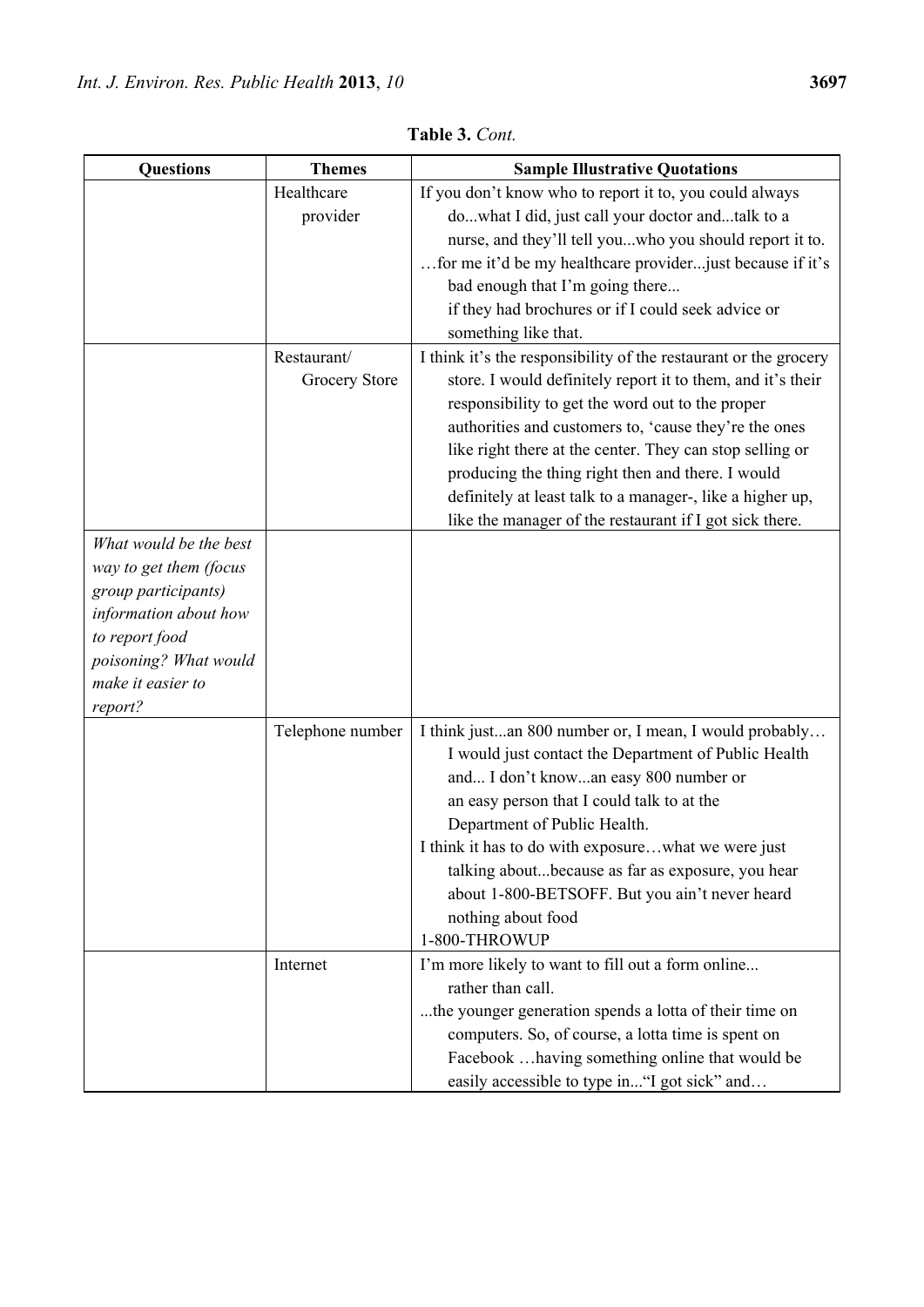| <b>Questions</b>    | <b>Themes</b>   | <b>Sample Illustrative Quotations</b>                         |
|---------------------|-----------------|---------------------------------------------------------------|
|                     | Media (TV,      | I would think a public service campaign or something          |
|                     | Radio)/Nation   | that would tell people that it's not, if you get ill and      |
|                     | al Campaign     | you think it's from food, it's not your responsibility to     |
|                     |                 | go to the restaurant and take care of it. It's to call Public |
|                     |                 | Health. Yeah, with an 800 number.                             |
|                     |                 | But I do think that it would be a good idea for, for you      |
|                     |                 | know, somebody to make a PSA (public service                  |
|                     |                 | announcement), have it on the TV stations, and say,           |
|                     |                 | "Hey, you know, if, suspect you have food                     |
|                     |                 | poisoning," my opinion is, the media doing a PSA.             |
|                     | Restaurant      | Yeah, if they could even put up posters up at restaurants.    |
|                     |                 | maybe the easiest way would be to put it on those FDA         |
|                     |                 | signs. They're on every building that serves food.            |
|                     | others          | Put it on the packaging if it'sprepackaged food.              |
|                     |                 | And if you have suspected food poisoning or if you're         |
|                     |                 | diagnosed with food poisoning, you give 'em the               |
|                     |                 | brochure when they leave the hospital or the doctor's         |
|                     |                 | office. And then it's up to you asthe patient, to decide      |
|                     |                 | if you wanna call the health department and report it         |
| What could make it  |                 |                                                               |
| easier to report an |                 |                                                               |
| illness?            |                 |                                                               |
|                     | How: education  | Well, it comes to education also I mean, do people know       |
|                     |                 | what they should be reporting? Like what is a real sign       |
|                     |                 | of a foodborne illness? most of us aren't gonna be            |
|                     |                 | able to say, "For sure, this is what happens"getting          |
|                     |                 | the information out there to what should be reported.         |
|                     |                 | I think one thing that would've maybe helped people is        |
|                     |                 | I didn't realize that if I went to the doctor that they could |
|                     |                 | actually tell me for sure if that's what I had or not.        |
|                     |                 | And I think lots of people would feel more comfortable        |
|                     |                 | reporting it if they knew for sure                            |
|                     | Knowing someone | So it's like the time and energy and everything that it       |
|                     | cared/listened/ | would've taken to report it at that time, we didn't feel,     |
|                     | do              | was worth like whatever potential outcome we had.             |
|                     | something/hel   | Cause I think we, in our mind, thought, Well,                 |
|                     | d accountable/  | we'll probably call the restaurant and they'll say,           |
|                     | something in    | Oh, we're so sorry that happened or something and             |
|                     | it for me       | then what would the outcome be?                               |
|                     |                 | I would say just thinking that somebody cares, and that       |
|                     |                 | someone's gonna listen and that there                         |
|                     |                 | might be some action taken care of.                           |

**Table 3.** *Cont.*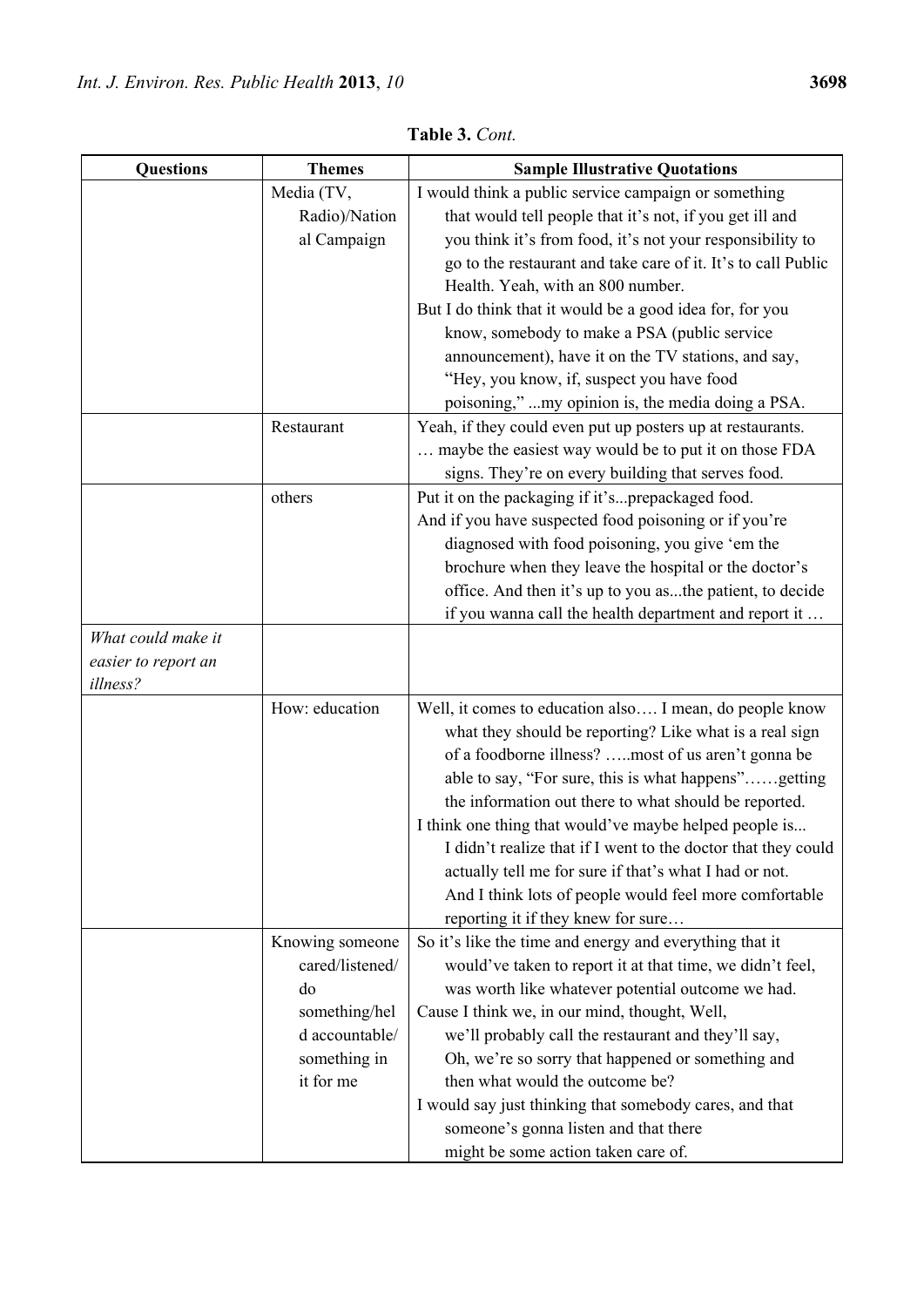| <b>Questions</b>       | <b>Themes</b>       | <b>Sample Illustrative Quotations</b>                        |
|------------------------|---------------------|--------------------------------------------------------------|
|                        | Knowing for sure it | And then going to the doctor gives them that confidence to   |
|                        | was an FBI          | report it 'cause I know for sure that's what I had.          |
|                        |                     | And whatlike what tell-tale signs you should be looking      |
|                        |                     | for. To make sure that if, it's not just the flu orbut that  |
|                        |                     | it did come from a foodborne illness.                        |
| How concerned would    |                     |                                                              |
| you be if the medical  |                     |                                                              |
| provider asked you to  |                     |                                                              |
| supply a stool sample? |                     |                                                              |
| Why?                   |                     |                                                              |
|                        | Concerned:          | I think for me it'd be more of a concern of how serious is   |
|                        | something           | this because all the doctor's visits I've ever gone to,      |
|                        | bad/uncertainty     | they've never asked for that. So now that this is            |
|                        |                     | something new, it's like does this mean it's worse than      |
|                        |                     | everything I've encountered before?                          |
|                        |                     | It would be scary at first to have your doctor probably say  |
|                        |                     | that, because my mind wouldn't necessarily go to the         |
|                        |                     | food poisoning idea. It might go to a lot of otherareas.     |
|                        | Concerned:          | How are you gonna set aside a whole another entire day just  |
|                        | inconvenient        | to point the finger at someone?                              |
|                        |                     | my concern was I'm just too sick to do thatBut, when         |
|                        |                     | you're that sick, you're thinking, "I don't wanna do it      |
|                        |                     | now because I don't wanna leave the bathroom."               |
|                        | No Concern:         | I wouldn't be concerned. I wouldn't want to,                 |
|                        | previous            | especially 'cause my friends had to do it                    |
|                        | experience          | so I know how notfun it is.                                  |
|                        |                     | Or if you've done stool samples before, I mean, some of      |
|                        |                     | usit's kind of routine with my doctor so I'mI'm              |
|                        |                     | surprised you haven't all been doing it                      |
|                        | No Concern: this is | I think if knowing that I did that it would help me feel     |
|                        | way to              | better, I would probably do it.                              |
|                        | diagnose/help       | I was gonna say 'cause I remember feeling like, "Oh, this is |
|                        | you get better      | good. We'll really get to the bottom of this." And also      |
|                        |                     | that having missed a week of work, which put a big           |
|                        |                     | burden on to co-workers, it was kinda nice to say, "I        |
|                        |                     | have, the State of Iowa says I had salmonella."              |
|                        | What's in it for    | you know, what benefit is it to you personally? I did have   |
|                        | me/benefit to me    | the nagging thought (that) maybe I should go ahead and       |
|                        | (cost/benefit)      | do it just to confirm itBut, again, there wasn't that        |
|                        |                     | personal incentive                                           |
|                        |                     | I mean, if you're sick for four or five days in a row, the   |
|                        |                     | moment you're not sick you have a million things that        |

you have to catch up with. How are you gonna set aside another entire day just to point the finger at someone?

**Table 3.** *Cont.*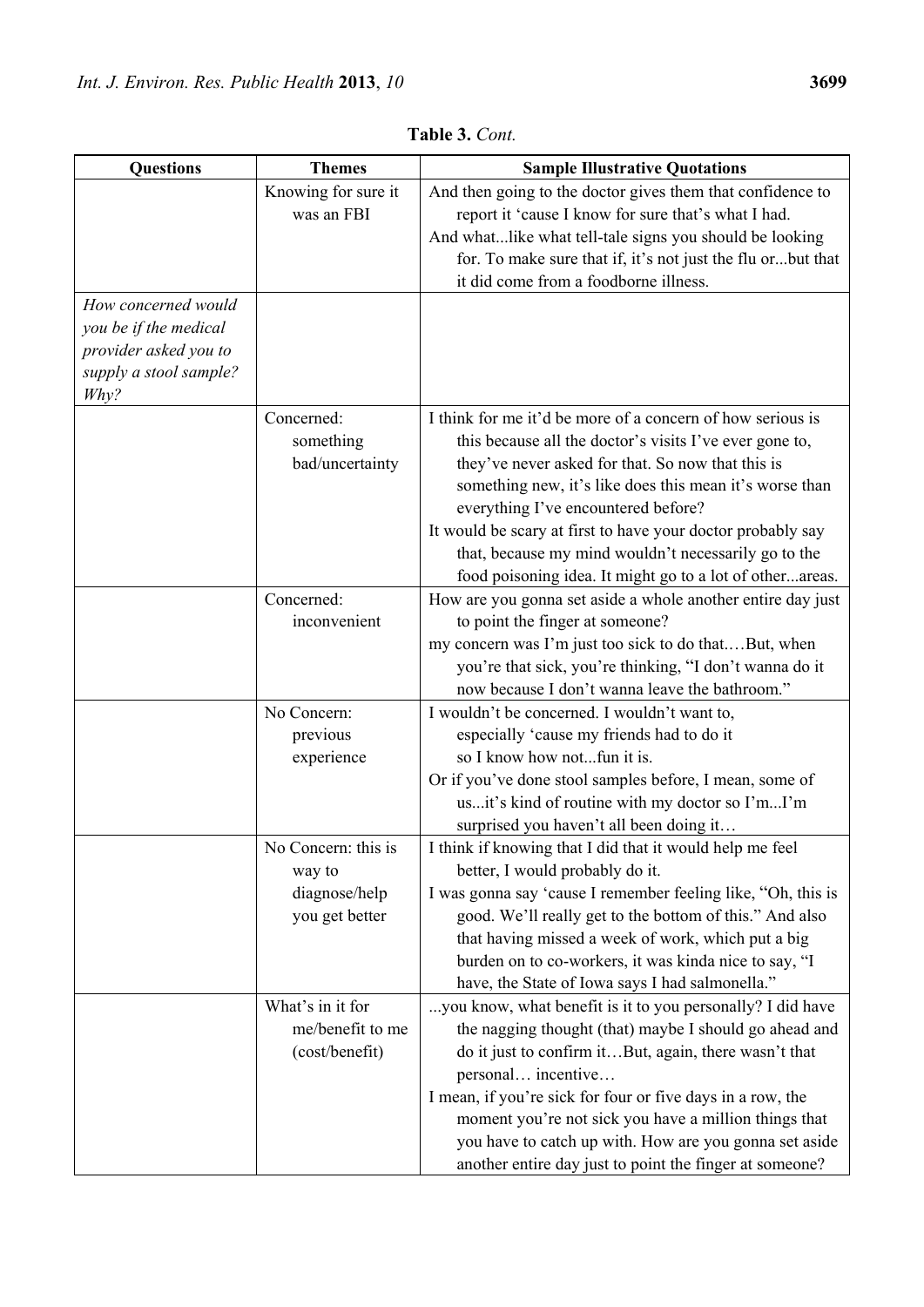| <b>Questions</b>           | <b>Themes</b>       | <b>Sample Illustrative Quotations</b>                           |
|----------------------------|---------------------|-----------------------------------------------------------------|
|                            | Concerned:          | I don't think it's a question of concern.                       |
|                            | embarrassed         | It's probably a question of maybe                               |
|                            |                     | embarrassment or something? Yeah, there's gotta be              |
|                            |                     | a certain amount of embarrassment to any kinda                  |
|                            |                     | private question like that.                                     |
| How hard/difficult do      |                     |                                                                 |
| you think it is to collect |                     |                                                                 |
| a usable stool sample?     |                     |                                                                 |
| Why do you think this?     |                     |                                                                 |
|                            | Difficult: previous | After having given one stool sample, I would almost just        |
|                            | experience          | rather tell them to assume that whatever you think I            |
|                            |                     | have, I have it. Let's deal with it! And skip the stool         |
|                            |                     | sample. You are at the most wretched of your being,             |
|                            |                     | and you are asked to then do this. I looked at it and           |
|                            |                     | said, "I don't know if it's worth it".                          |
|                            |                     | It was very complicated.                                        |
|                            | Difficult: handling | Well, and I would think contamination! I mean,                  |
|                            |                     | you think about it.                                             |
|                            |                     | I thought it was difficult because I was concerned with         |
|                            |                     | what was safe handling of the material.                         |
|                            | Difficult:          | I think it might be slightly more difficult when I had food     |
|                            | messy/inconveni     | poisoning, though.                                              |
|                            | ent/process and     | I've never done it, but I would probably think the same         |
|                            | equipment           | thing. My friend said she had to use a trash can, so            |
|                            |                     | she said it wasn't very easy to do.                             |
|                            | Difficult: doctor's | I definitely think the worst part is having to go to the post   |
|                            | office vs.          | office. And everybody knows what you're doing with              |
|                            | home(and            | your box that's going in to the University of Iowa.             |
|                            | mailing)            | And I think that should be done at a medical facility.          |
|                            |                     | They give it to you to take home and do at home.                |
|                            |                     | I feel like that could very well, easily be handled in          |
|                            |                     | that facility right there when they're asking you to            |
|                            |                     | provide that.                                                   |
|                            | Not Difficult:      | And I've done it, and it's not that difficult. I don't think it |
|                            | previous            | would be too hard. They have these little hats that fit         |
|                            | experience          | in the toilet so you wouldn't have to worry                     |
|                            |                     | aboutfishing it out.                                            |
|                            | Embarrassed         | When it's your own, it's, it'sthe embarrassment factor          |
|                            |                     | is is up there. When you're cleaning up after someone           |
|                            |                     | else, it's their embarrassment, not yours.                      |
|                            |                     | And, and our parents severely ingrained into our, our           |
|                            |                     | memories, at a very young age, that, Ooooh, that's              |
|                            |                     | gross. It goes in the toilet and away from everyone else.       |

**Table 3.** *Cont.*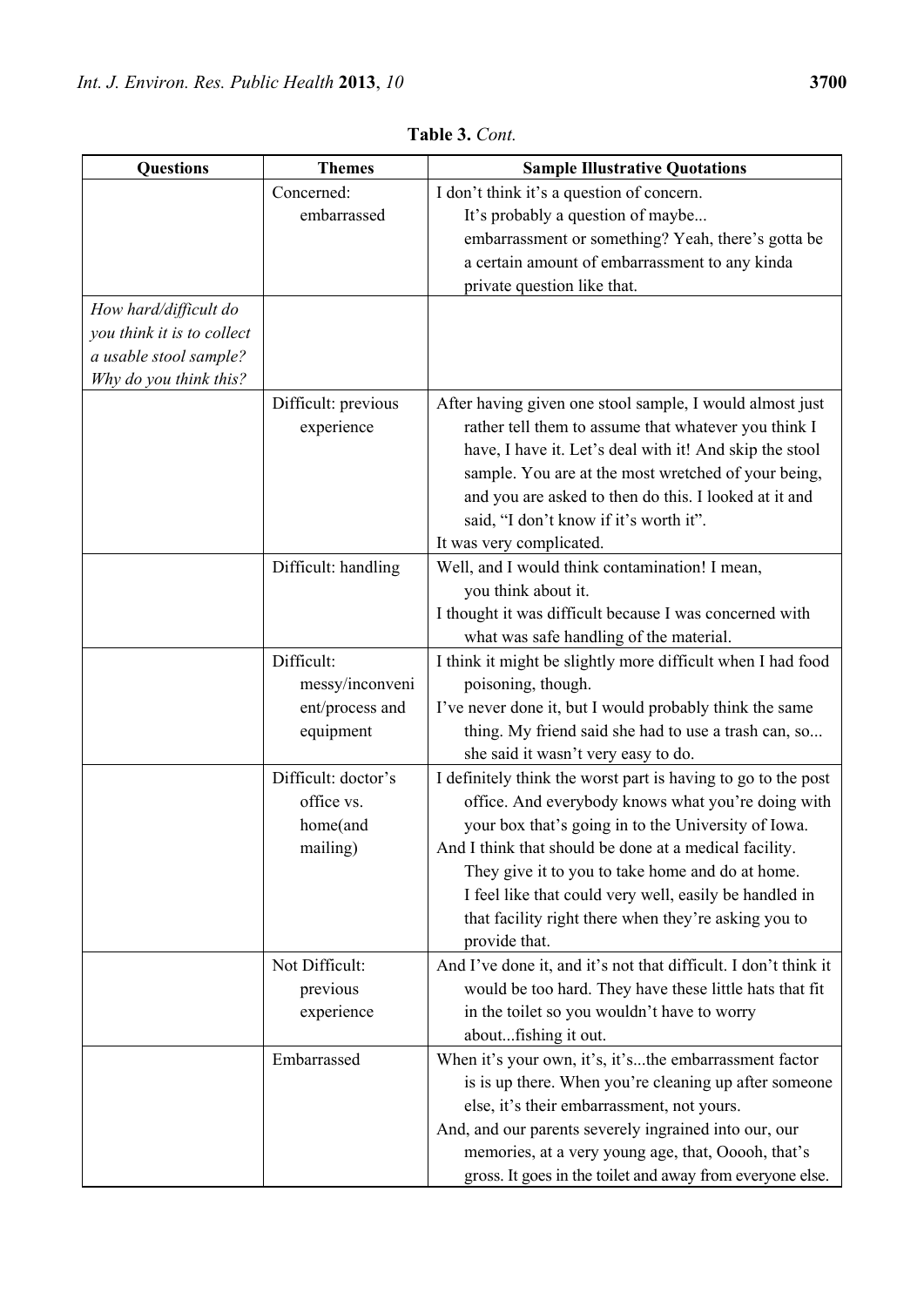Table 4 presents compiled demographic data from all healthcare practitioner focus group participants. All participants were female and Caucasian (except one missing response); 31.3% were between the ages of 26–34 years, 37.5% were between the ages 35–49 years and 31.3% were between the ages 50–67 years. The largest percentage of participants chose an "other category" to indicate their profession. The "other" category included office nurse and medical assistant, for example. The majority worked at medical clinics (68.8%) and was classified as full time employees (81.3%).

| Characteristic                 | <b>Frequency</b>            | $\frac{0}{0}$ |
|--------------------------------|-----------------------------|---------------|
| Gender                         |                             |               |
| Female                         | 16                          | 100.0         |
| Age                            |                             |               |
| 26-34 years old                | 5                           | 31.3          |
| 35–49 years old                | 6                           | 37.5          |
| 50-64 years old                | 5                           | 31.3          |
| <b>Profession</b>              |                             |               |
| Nurse practitioner             | 1                           | 6.3           |
| Allied healthcare professional | $\mathcal{D}_{\mathcal{A}}$ | 12.5          |
| Other                          | 13                          | 81.3          |
| <b>Location of employment</b>  |                             |               |
| Hospital                       | 5                           | 31.3          |
| Medical clinic                 | 11                          | 68.8          |
| <b>Employment status</b>       |                             |               |
| Full-time                      | 13                          | 81.3          |
| Part-time                      | 3                           | 18.8          |
| <b>Ethnicity</b>               |                             |               |
| Caucasian/White                | 15                          | 100.0         |

**Table 4.** Demographics: Healthcare professional participant profile (*n =* 16).

Table 5 presents the compiled food safety questionnaire data from all healthcare practitioner focus group participants. Participants showed varied levels of concern about food safety with 6.3% not very concerned, 25% somewhat concerned, 50% concerned, and 18.8% very concerned. However, they perceived that their patients/clients were less concerned than they were. A majority indicated foods away from home (68.8%) as the greatest risk source for acquiring a foodborne illness. Participants identified better quality controls (68.8%), better consumer education (62.5%), and more inspections (56.3%) as the best approaches for the industry to use to reduce risk of food-borne illness. When asked how often they saw patients/clients with complaints due to something they ate, 50% of participants either never saw these patients or saw less than one per month. There were no participants seeing patients more than 10 times per month with complaints from something they ate. Five (33.3%) of participants reported they had had a patient/client who had a confirmed foodborne illness. Time between food ingested and treatment sought (93.8%), lack of patients/clients knowledge (87.6%), cost (50%), and unavailability of suspected food (50%) were identified as perceived barriers to diagnosing a foodborne illness. The participants also indicated e-mails (75%), newsletters (31.3%), webinars, and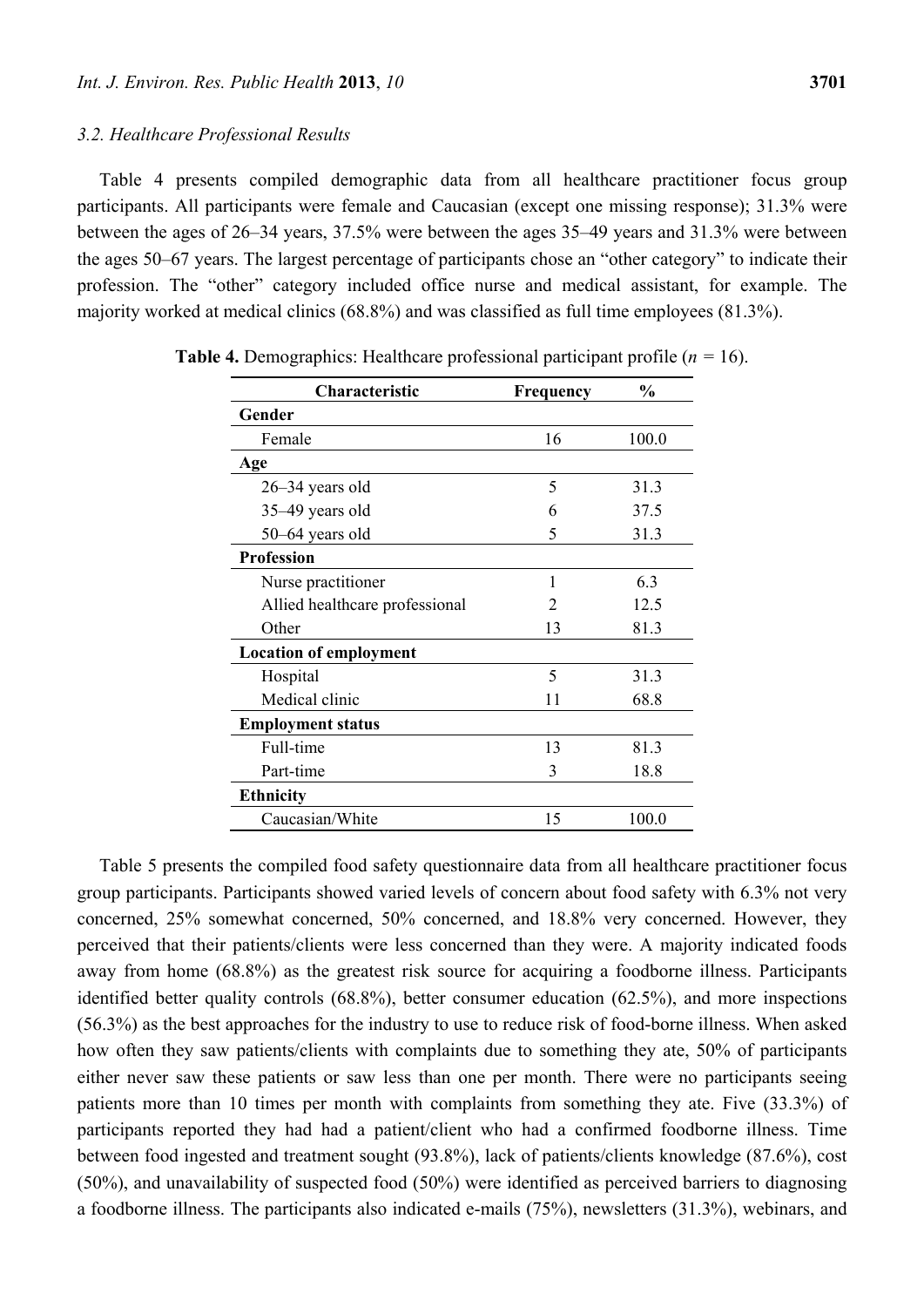face to face communication (25%, respectively) as the preferred communication methods to receive updated information on diagnosis, treatment and reporting of food-borne illnesses.

| <b>Questions</b>                                                          | Frequency        | $\frac{0}{0}$ |
|---------------------------------------------------------------------------|------------------|---------------|
| Your concern about the safety of our food                                 |                  |               |
| Not at all concerned                                                      | $\boldsymbol{0}$ | 0.0           |
| Not very concerned                                                        |                  | 6.3           |
| Somewhat concerned                                                        | 4                | 25            |
| Concerned                                                                 | 8                | 50            |
| Very concerned                                                            | 3                | 18.8          |
| Your patients/clients' concern about the safety of our food               |                  |               |
| Not at all concerned                                                      | $\mathbf{1}$     | 6.7           |
| Not very concerned                                                        | 6                | 40.0          |
| Somewhat concerned                                                        | 4                | 26.7          |
| Concerned                                                                 | 3                | 20.0          |
| Very concerned                                                            | 1                | 6.7           |
| Greatest risk for acquiring a food-borne illness                          |                  |               |
| Home                                                                      | 5                | 31.3          |
| Away from home (restaurant or other foodservice establishment)            | 11               | 68.8          |
| Best approach for the industry to use to reduce the risk of food-borne    |                  |               |
| illness                                                                   |                  |               |
| More inspection                                                           | 9                | 56.3          |
| Better quality controls                                                   | 11               | 68.8          |
| Stiffer penalties                                                         | 6                | 37.5          |
| Increased government oversight                                            | 2                | 12.5          |
| Better consumer education                                                 | 10               | 62.5          |
| Better healthcare provider education                                      | 8                | 50.0          |
| How often do you see patients/clients with complaints due to              |                  |               |
| something they ate?                                                       |                  |               |
| Never                                                                     | $\overline{2}$   | 12.5          |
| Less than one time per month                                              | 6                | 37.5          |
| 1-2 times per month                                                       | 2                | 12.5          |
| $3-10$ times per month                                                    | 6                | 37.5          |
| Have you ever had a patient/client who had a confirmed foodborne illness? |                  |               |
| Yes                                                                       | 5                | 33.3          |
| N <sub>o</sub>                                                            | 10               | 66.7          |
| Barriers to diagnosing a foodborne illness                                |                  |               |
| Cost                                                                      | $\,8\,$          | 50.0          |
| Required tests                                                            | 6                | 37.5          |
| Lack of patient/client knowledge                                          | 14               | 87.5          |
| Lack of healthcare provider knowledge                                     | 7                | 43.8          |
| Unavailability of suspected food                                          | 8                | 50.0          |
| Time between food ingested and treatment sought                           | 15               | 93.8          |
| Other                                                                     | 1                | 6.3           |
| Preferred communication method to receive updated information             |                  |               |
| E-mails                                                                   | 12               | 75.0          |
| Webinar                                                                   | 4                | 25.0          |
| Newsletters                                                               | 5                | 31.3          |
| Face to face, in person                                                   | 4                | 25.0          |

**Table 5.** Healthcare professional food safety questionnaire results ( $n = 16$ ).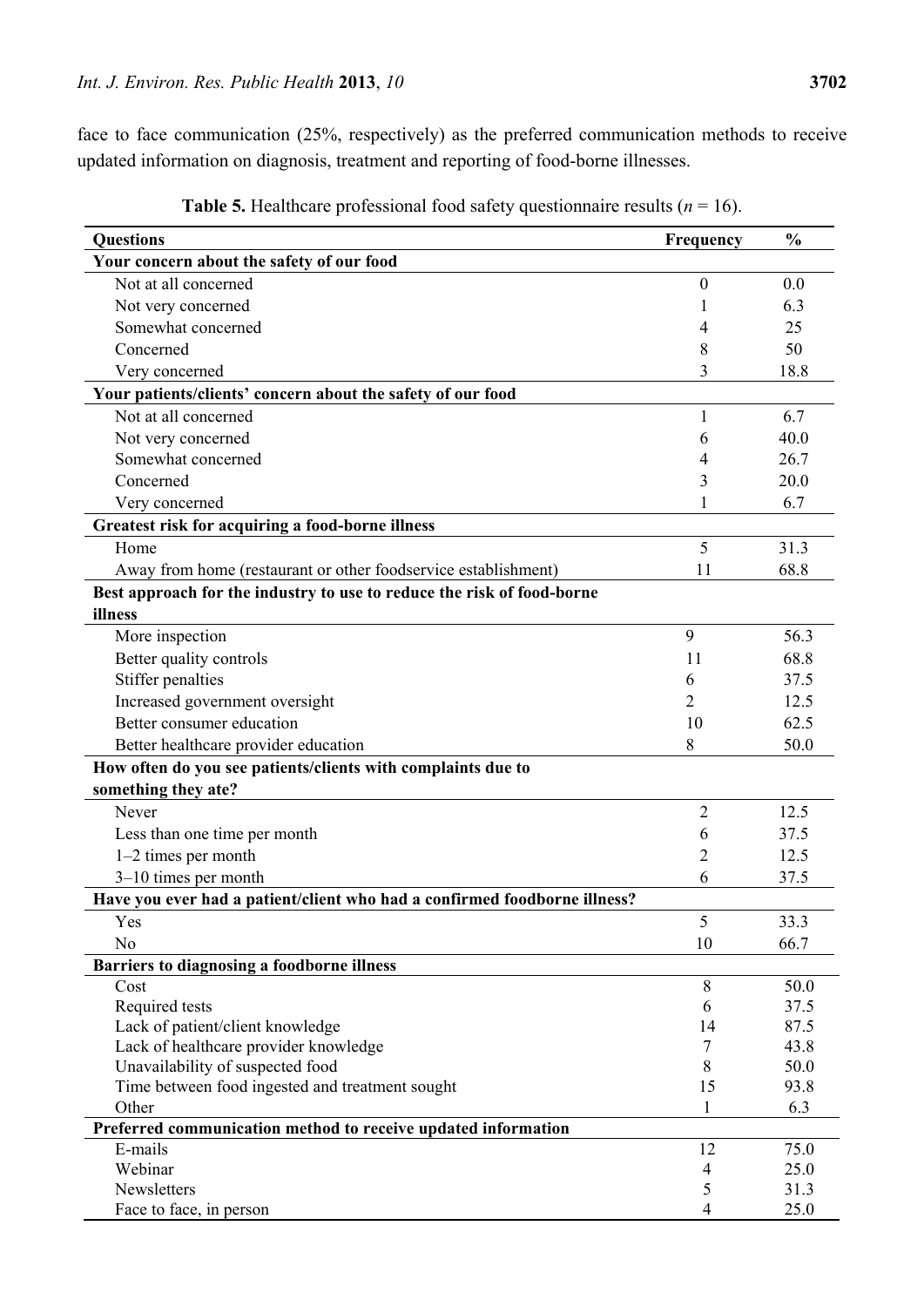In healthcare provider focus groups, participants were asked questions about their experiences with patients who had foodborne illnesses and it was noted that past experience (self or patient) with foodborne illness directed awareness. The healthcare professionals reported the following as reasons to suspect a foodborne illness: multiple people getting ill with similar symptoms, severity of symptoms, eating at a restaurant, length of time between eating and symptoms (varied from short to long). Treatment primarily addressed symptoms but diagnosis may not be done. When asked what tests or procedures are usually done when a foodborne illness is suspected, respondents reported stool sample, blood, and CAT scan. Some mentioned that the goal was to "rule out everything else". Some participants appeared unaware that a stool sample was the method of diagnosing foodborne illness. It appeared the type of organization (e.g., hospital, nursing home, or clinic) drove how, when, and why stool samples are taken. For example, in hospitals, stool samples may be taken more often as the lab facilities are "in house". Several barriers in getting stool samples were noted: no follow-through by patient, cost (dependent on patient population), patient lacking capability, not ordered because no foodborne illness suspected, and symptoms subside so no sample was taken. Table 6 provides the major emergent themes in each of the question areas. Sample illustrative quotes are provided to help in understanding the theme name provided.

| <b>Questions</b>     | <b>Themes</b>         | <b>Sample Illustrative Quotes</b>                           |
|----------------------|-----------------------|-------------------------------------------------------------|
| Tell me about your   |                       |                                                             |
| experiences working  |                       |                                                             |
| with patients with a |                       |                                                             |
| suspected foodborne  |                       |                                                             |
| illness?             |                       |                                                             |
|                      | Patient gets admitted | Not unless the severe case is where someone actually got    |
|                      |                       | admitted and that's, you know, that's pretty far and        |
|                      |                       | few in between that they're actually admitted. So, it       |
|                      |                       | probably goes very, very unreported at leastwhere           |
|                      |                       | I've been aware.                                            |
|                      |                       | Or they wait 'til they're so bad dehydrated,                |
|                      |                       | they're in the hospital.                                    |
|                      | Asked questions to    | When I have several come in, you know, I always start       |
|                      | patient               | with, oh, you know, "What did you eat? Did you all          |
|                      |                       | eat the same thing? You know, did the person that ate       |
|                      |                       | this get sick? Or this one not get sick?"kinda work         |
|                      |                       | down the list of who ate what Butand you have to            |
|                      |                       | think about time of onset.                                  |
|                      | Treat symptoms        | Giving them IV fluids and trying to control the             |
|                      |                       | vomiting and not wanting to stop, wanting em to get         |
|                      |                       | it completely out of their system, but trying to            |
|                      |                       | make them comfortable at the same time.                     |
|                      |                       | Yeah, generally our physicians will tell 'em to do bed rest |
|                      |                       | and liquids and wait it out three or four days and then     |
|                      |                       | come back for further testing.                              |

**Table 6.** Identified themes and illustrative quotations from healthcare professional focus groups.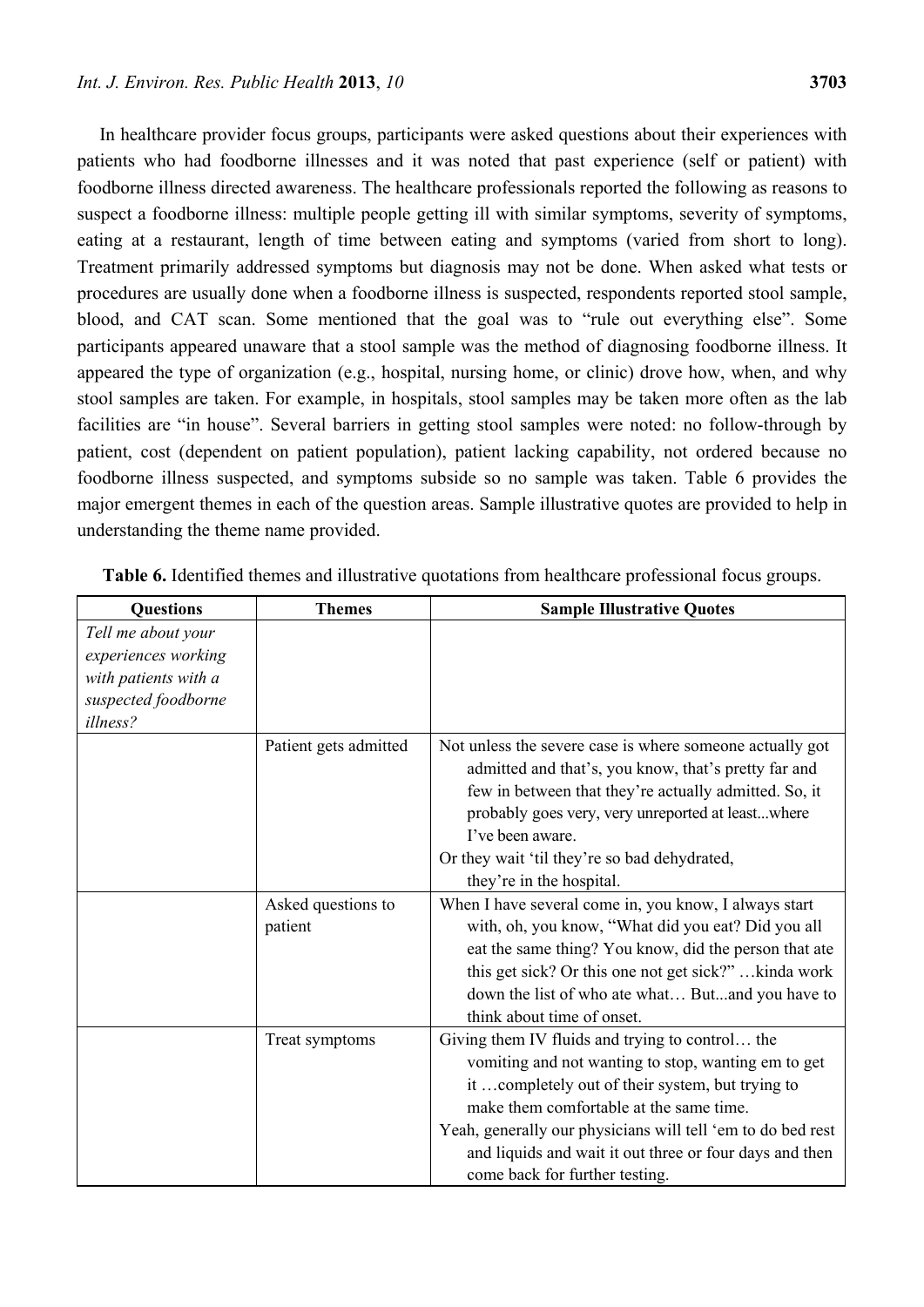| <b>Questions</b>                    | <b>Themes</b>                                                                                                 | <b>Sample Illustrative Quotes</b>                                                                                                                                                                                                                                                                                                                                                              |
|-------------------------------------|---------------------------------------------------------------------------------------------------------------|------------------------------------------------------------------------------------------------------------------------------------------------------------------------------------------------------------------------------------------------------------------------------------------------------------------------------------------------------------------------------------------------|
|                                     | Nothing done                                                                                                  | But with the fast pace, you don't have that time to evaluate<br>I think sometimes with adults it gets passed off                                                                                                                                                                                                                                                                               |
| How did you know to<br>suspect FBI? |                                                                                                               |                                                                                                                                                                                                                                                                                                                                                                                                |
|                                     | Patient: severity of<br>symptoms                                                                              | Well, the cases where I've seen it<br>more violent vomiting and more violent diarrhea<br>and abdominal pain. And often they do<br>you pass out or the fainting goes along with it<br>People that have gotten the E. coli, they've been so ill that<br>they've even died or come very close to dying. And<br>their symptoms are even more so, you know, the, the<br>extreme bloody diarrhea     |
|                                     | Onset of symptoms                                                                                             | Uncontrollable vomiting and diarrhea and said "you know<br>what" I just ate at this place twenty min ago.<br>Usually within the first couple hours that usually you eat.                                                                                                                                                                                                                       |
|                                     | Symptoms: multiple<br>people ill                                                                              | When I have several come in, I always start with, oh,<br>"What did you eat? Did you all eat the same thing? Did<br>the person that ate this get sick?"<br>If our triage nurses triaged several people with the same<br>symptoms, then when they come in you would have<br>that knowledge so you could ask them at that point<br>ifthey've all ate at the same place.                           |
|                                     | Personal experiences<br>with FBI                                                                              | And I became, oh, violently ill, within about a ten, twelve<br>hour region. Ended up passing out. I ended up being<br>hospitalized because I got so violently ill.<br>I will say that I personally had food poisoning one time<br>myself for a, a chicken pizza at a restaurant.                                                                                                               |
|                                     | Patients:<br>self-diagnose                                                                                    | And patients anymore are getting very savvy with the<br>Internet and are trying to self-diagnose. "I already<br>know what it is. I don't need to come see you. I just<br>need medicine." When the physician doesn't know<br>what it is yet until we do testing!<br>Hey, this is what happened. I wondered if it's food<br>poisoning?" AndI don't know if it's addressed right<br>away as that. |
|                                     | Not diagnosed<br>right away, often<br>have to come<br>back to get tested or<br>not tested at all<br>Reporting | Generally our physicians will tell 'em to do bed rest and<br>liquids and wait it out three or four days and then come<br>back for further testing.<br>Patient came in and I know he was seen a second time then<br>'cause he wasn't getting any better. And then they did<br>some testingstool samplesand they found it out. It<br>was salmonella.<br>I've never had a patient report it       |
|                                     |                                                                                                               |                                                                                                                                                                                                                                                                                                                                                                                                |

**Table 6.** *Cont.*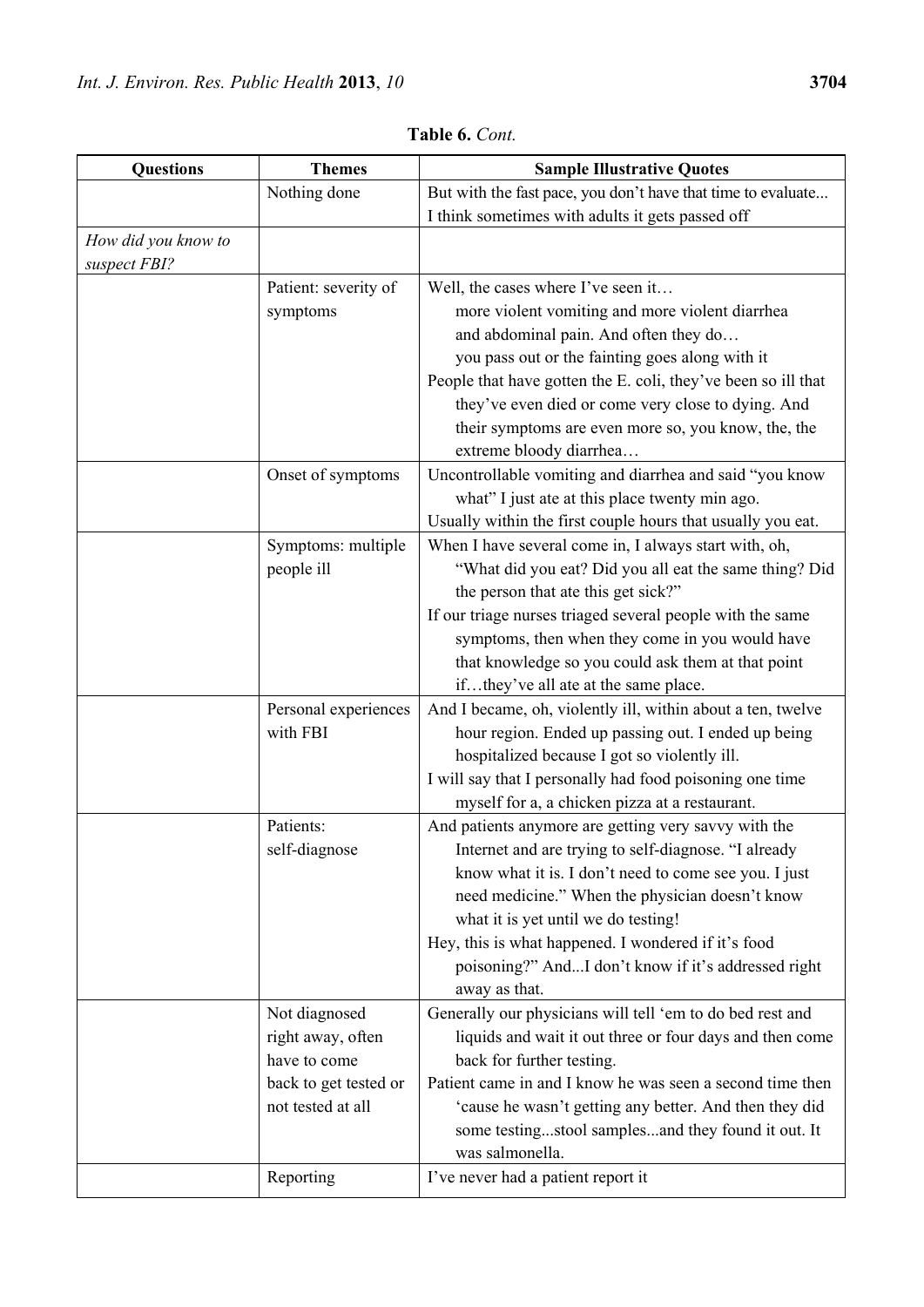| <b>Questions</b>                                                                         | <b>Themes</b>                                | <b>Sample Illustrative Quotes</b>                                                                                                                                                                                                                                                                                                                                                                                                                                                                                                                                                                                                 |
|------------------------------------------------------------------------------------------|----------------------------------------------|-----------------------------------------------------------------------------------------------------------------------------------------------------------------------------------------------------------------------------------------------------------------------------------------------------------------------------------------------------------------------------------------------------------------------------------------------------------------------------------------------------------------------------------------------------------------------------------------------------------------------------------|
| What did you do?                                                                         |                                              |                                                                                                                                                                                                                                                                                                                                                                                                                                                                                                                                                                                                                                   |
|                                                                                          | Made Calls                                   | In the Poison Center where they would thinkthat would<br>probably, was more of a link than actually just the<br>straight emergency room was the Poison Center<br>would get the callAnd it was more accessible than<br>probably Public Health                                                                                                                                                                                                                                                                                                                                                                                      |
|                                                                                          | Ask questions to<br>patient                  | And, you know, lots a times, whenever they go in and ask<br>'em prompts 'em to remember something so.<br>I know the provider I work with, usually that's the<br>first word outta their mouth: "Well, who else<br>at home is sick?" Or "Is, were you around anybody<br>else that was sick?"<br>Well, is anybody else at home sick? And they go, "Oh,<br>no." But then by the time the doctor gets in the<br>room they start to think about it. And then they go,<br>"Oh, yeah, well so-and-so and so-and-so are<br>whatever" or they don't, or what they tell them is a<br>totally different story than what they tell you anyway. |
| What tests or<br>procedures are usually<br>done when you suspect<br>a foodborne illness? |                                              |                                                                                                                                                                                                                                                                                                                                                                                                                                                                                                                                                                                                                                   |
|                                                                                          | Blood and stool                              | I would imagine it would be the basics. It'd be stool<br>studies and possibly a CBC to see if it'seither<br>eliminate viral illness or just say it's a viral illness<br>Taken stool samples just for to make sure it wasn't<br>something else or if they can test that.                                                                                                                                                                                                                                                                                                                                                           |
|                                                                                          | Other diagnostic tests                       | Straight sigmoid scopesto check the intestine to<br>make sure that the actual walls of the intestine are<br>staying hydrated<br>I do know, in a few cases, of actual rectal exams,<br>just to make sure in case of parasite infestation versus<br>foodborne illness.                                                                                                                                                                                                                                                                                                                                                              |
| When are stool<br>samples taken?                                                         |                                              |                                                                                                                                                                                                                                                                                                                                                                                                                                                                                                                                                                                                                                   |
|                                                                                          | Symptoms that trigger<br>taking stool sample | When they've had the nausea and they're having diarrhea<br>frequent with stools.<br>I think a lotta times it depends on how long they're having<br>the diarrhea for and how many episodes of the<br>diarrhea they have a day.                                                                                                                                                                                                                                                                                                                                                                                                     |

**Table 6.** *Cont.*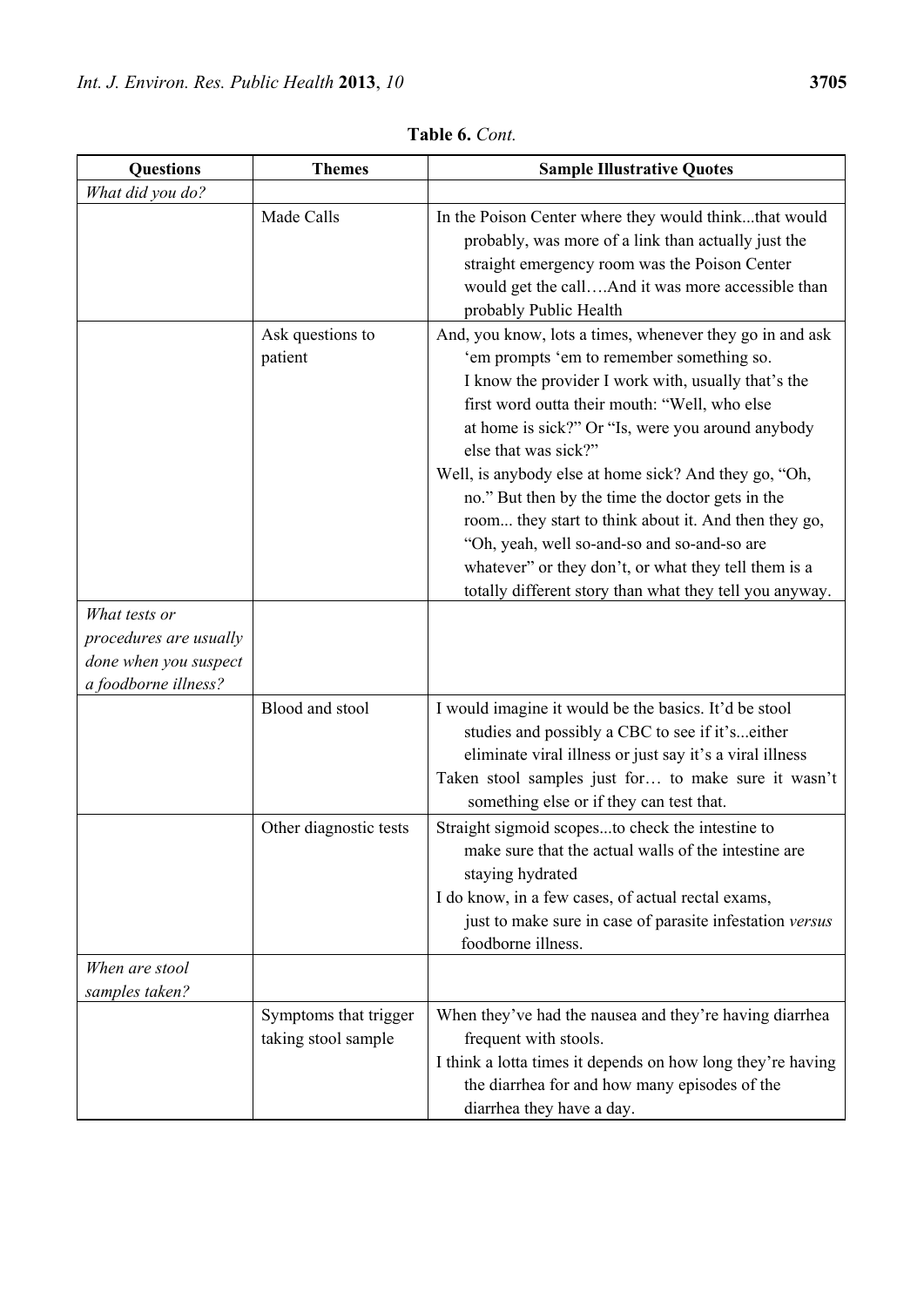| <b>Questions</b>         | <b>Themes</b>         | <b>Sample Illustrative Quotes</b>                                                         |
|--------------------------|-----------------------|-------------------------------------------------------------------------------------------|
|                          | Vulnerable            | The only time I think I've ever heard of that is in nursing                               |
|                          | populations           | home population, just because of the close proximity.                                     |
|                          |                       | Numerous episodes and lots of the kids were having blood                                  |
|                          |                       | in it. But we deal with babies on up and like I said,                                     |
|                          |                       | some of the babies are having blood in their stool.                                       |
|                          |                       | And sometimes that can indicate they're not                                               |
|                          |                       | tolerating breast milk which could possibly be sorta                                      |
|                          |                       | foodborne in a way for a baby                                                             |
|                          | Difficulty with stool | you do your own stool sample. And then you either                                         |
|                          | samples               | bring 'em back or mail 'em back. We prefer patients                                       |
|                          |                       | to bring 'em back                                                                         |
|                          |                       | Maybe the literacy of the patient to understand how to do                                 |
|                          |                       | it. If they didn't say that they would really be able to                                  |
|                          |                       | do it right at all and it wouldn't be beneficial, so they                                 |
|                          |                       | find other ways to diagnose them.                                                         |
| If a stool sample is not |                       |                                                                                           |
| taken but a foodborne    |                       |                                                                                           |
| illness is a potential   |                       |                                                                                           |
| diagnosis, what are      |                       |                                                                                           |
| the likely reasons for   |                       |                                                                                           |
| not taking the stool     |                       |                                                                                           |
| sample?                  |                       |                                                                                           |
|                          | Cost                  | I mean, a lotta that stuff, even though it might be only                                  |
|                          |                       | fifteen or twenty dollars, a lotta the patients that we<br>service, they don't have that. |
|                          |                       | And just like with this gentleman that came in, the reason                                |
|                          |                       | he came in and the whole family didn't come in, the                                       |
|                          |                       | ones that had that sickness, was because they didn't                                      |
|                          |                       | have insurance.                                                                           |
|                          | Lack of knowledge:    | I think maybe a little bit of both. Or, if they come in and                               |
|                          | Healthcare            | they just say, "Ohhh, I'm not feeling well," and                                          |
|                          | Professionals         | maybe they don't fully describe it or if they're the                                      |
|                          |                       | only one that there is sick and I've triaged lots of                                      |
|                          |                       | phone calls. And off the top of my head, I've never                                       |
|                          |                       | thought of foodborne illness.                                                             |
|                          |                       | With food poisoning, is it ever to where they don't have                                  |
|                          |                       | the diarrhea but they're just vomiting? Would that be                                     |
|                          |                       | where they wouldn't do stool samples? They mightI                                         |
|                          |                       | don't know. Do they ever take like samples of the                                         |
|                          |                       | vomit? Or no? Or would it not be in that?                                                 |

**Table 6.** *Cont.*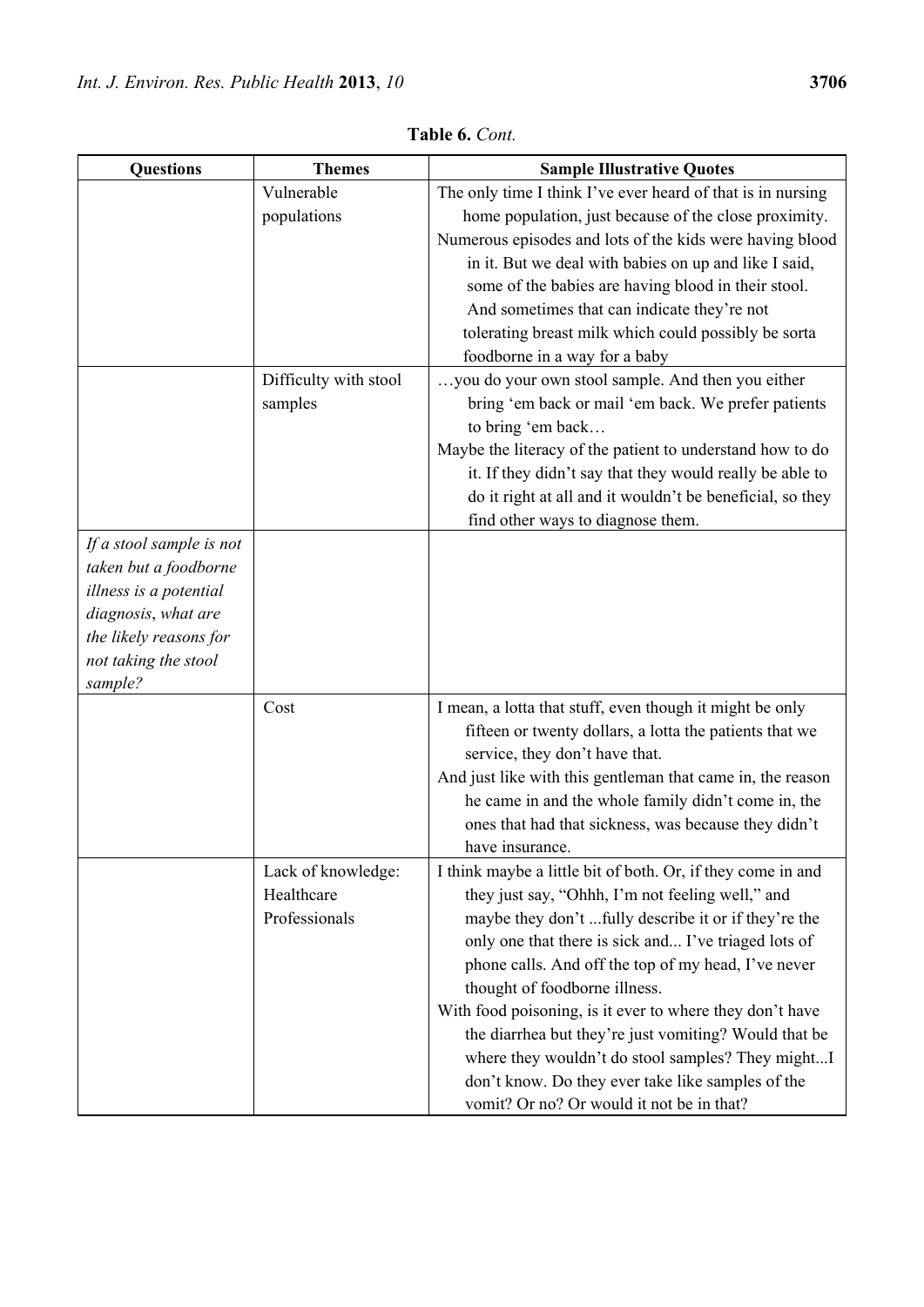| Table 6. Cont.   |                                       |                                                                                                                                                                                                                                                                                                                                                                                                                                                                                                                                                                      |
|------------------|---------------------------------------|----------------------------------------------------------------------------------------------------------------------------------------------------------------------------------------------------------------------------------------------------------------------------------------------------------------------------------------------------------------------------------------------------------------------------------------------------------------------------------------------------------------------------------------------------------------------|
| <b>Questions</b> | <b>Themes</b>                         | <b>Sample Illustrative Quotes</b>                                                                                                                                                                                                                                                                                                                                                                                                                                                                                                                                    |
|                  | Lack of knowledge:                    | So there's also that factor that you just don't know that                                                                                                                                                                                                                                                                                                                                                                                                                                                                                                            |
|                  | Patients                              | ten other people that walked outta that restaurant that<br>night became ill. So you just say, "Oh, OK. Well, I<br>musta picked up a bug somewhere." So I think that's<br>the, and even our, ourselves, I think if I were to<br>become sick, I'd think, "Well, I just have a bug." We<br>just don't assume that, you know.<br>I think, this goes back to patient education, patients who<br>think they have foodborne illness, that means<br>diarrhea. So if their stools become formed, at all, even<br>if they're still loose, even if they're still very frequent, |
|                  |                                       | if they become formed at all, they feel, "Oh, it must<br>not have been that." Unless it stays the diarrhea, they<br>don't feel it needs to be tested.                                                                                                                                                                                                                                                                                                                                                                                                                |
|                  | Patient: mess/embarrassed             | And I think some people are just shy and embarrassed and<br>don't wanna bring back their stools.<br>They don't wanna touch that to smear it on a card.                                                                                                                                                                                                                                                                                                                                                                                                               |
|                  | Stool sample collection<br>challenges | Maybe the literacy of the patient to understand how to do<br>it. If they didn't say that they would really be able to<br>do it right at all and it wouldn't be beneficial, so they<br>find other ways to diagnose them.<br>The specimen containers themself, when you're<br>instructing a patient on proper collection procedures,<br>the lids of the containers have spoons on them so that<br>if the bowels are more formed, that they can actually<br>use it to fill the container.                                                                               |
|                  | Patient:<br>non-cooperation           | You can order everything you wanna order and their<br>insurance's gonna possibly pay for it. But if your<br>patient's mother or father or whomever doesn't take<br>them up to the lab to go get that stuff and get that<br>done, you will never know what they had.                                                                                                                                                                                                                                                                                                  |

|                                     | the lids of the containers have spoons on them so that<br>if the bowels are more formed, that they can actually<br>use it to fill the container.                                                                                                                                                                                                                                                                                                                         |
|-------------------------------------|--------------------------------------------------------------------------------------------------------------------------------------------------------------------------------------------------------------------------------------------------------------------------------------------------------------------------------------------------------------------------------------------------------------------------------------------------------------------------|
| Patient:<br>non-cooperation         | You can order everything you wanna order and their<br>insurance's gonna possibly pay for it. But if your<br>patient's mother or father or whomever doesn't take<br>them up to the lab to go get that stuff and get that<br>done, you will never know what they had.<br>I don't know how many times a year a doctor would write<br>that: "Come back with the stool samples "or" Once<br>you can get a stool sample," and I can guarantee you<br>most of them didn't come. |
| <b>Treat Patient</b><br>and move on | But as you can see as a practitioner, you know, it's just<br>better to treat the symptoms and say follow-up if you<br>don't improve in the next couple days.<br>Yeah. And they may walk in the door acting like they're<br>just so, you know, worried, worried, worried. But yet,<br>once they got a little piece of paper with an antibiotic<br>written on it or whatever, there was their fix. They<br>were, they were satisfied andbye, bye.                          |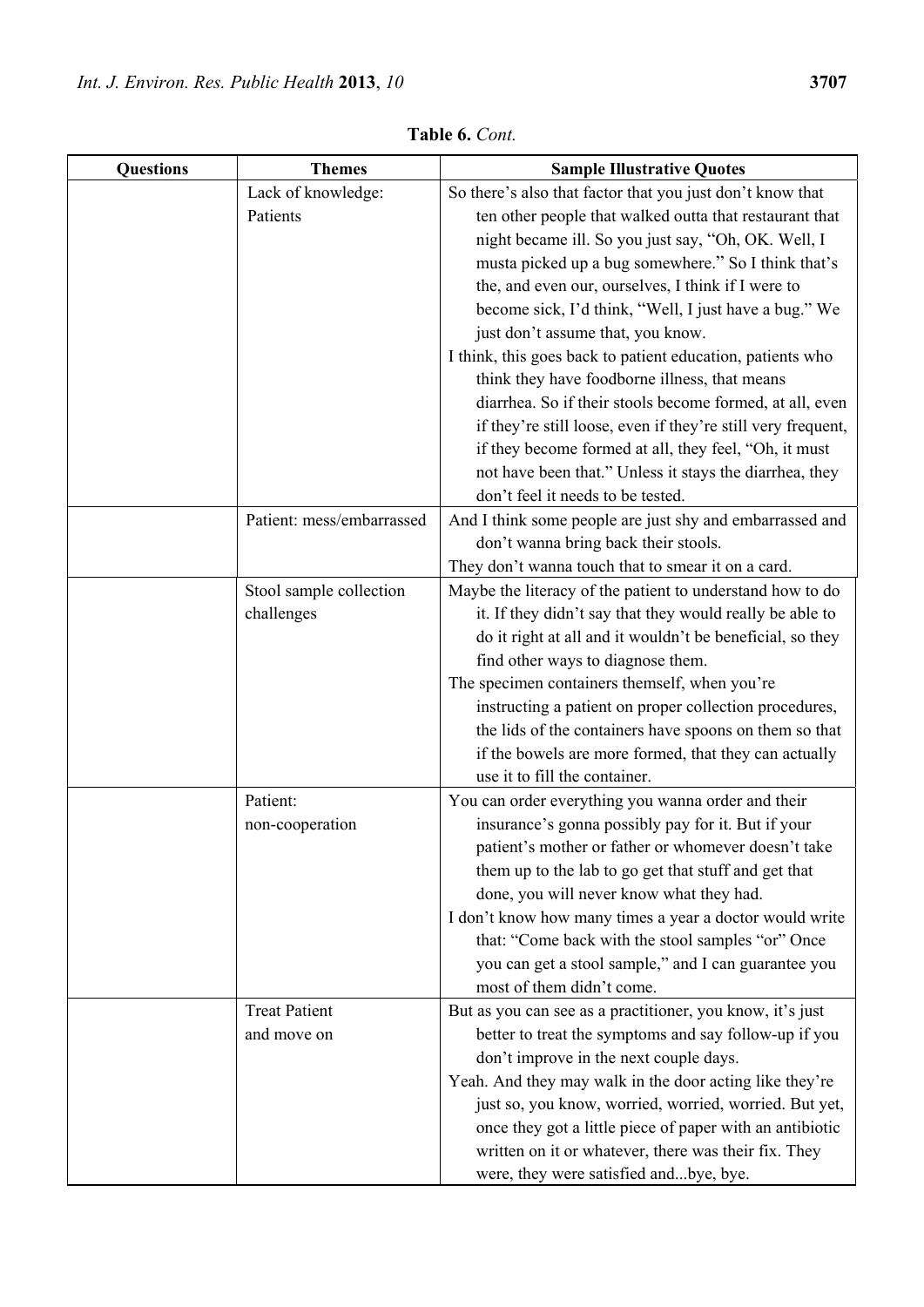| <b>Questions</b>       | <b>Themes</b>        | <b>Sample Illustrative Quotes</b>                             |
|------------------------|----------------------|---------------------------------------------------------------|
|                        | Symptoms not severe  | Possibly the beginning of the illness and then they waited    |
|                        |                      | too long to be treated. And it's possible that the            |
|                        |                      | amount of active infection has already been fought,           |
|                        |                      | and they're already on the downhill of it.                    |
|                        |                      | When there's just been nausea and vomiting and no diarrhea.   |
| What information or    |                      |                                                               |
| tools would aid you in |                      |                                                               |
| doing your job related |                      |                                                               |
| to patients with       |                      |                                                               |
| suspected foodborne    |                      |                                                               |
| illnesses?             |                      |                                                               |
|                        | Patient information: | Flyers about that to, that could kind of simplify how to take |
|                        | flyers               | care of, you know, their foods in their own home and          |
|                        |                      | what, you know, to wash your hands. And it would be           |
|                        |                      | beneficial for our clinic is if we had it in Spanish too.     |
|                        |                      | Flyer, "if you suspect a FBI, please call this number".       |
|                        | Public education     | You look at employees in the workforce Those that are         |
|                        |                      | hired in restaurants do they really have the                  |
|                        |                      | education.                                                    |
|                        |                      | I think with the public, a lot of teaching food storage and   |
|                        |                      | how long to keep food for and all that. I mean, some          |
|                        |                      | people think you can keep it a week, some three days,         |
|                        |                      | you know. Like she said, some 'til there's mold on it.        |
|                        | Healthcare           | In talking about foodborne illnesses, we're all relating to   |
|                        | professional         | four or five different symptoms. And  there may be            |
|                        | knowledge            | other things we should be looking for that we're not          |
|                        |                      | identifying.                                                  |
|                        |                      | In most foodborne illnesses, the time of ingestion to time    |
|                        |                      | of illness, what should we be looking for?                    |
|                        | Algorithm/decision   | Where you initiate getting the information about              |
|                        | making tool          | whether or not it is a foodborne illness at that decision-    |
|                        |                      | making point.                                                 |
|                        |                      | So I liked the fact that it said, you know, ask 'em if they   |
|                        |                      | have this, this, and this. If they say yes to these, you go   |
|                        |                      | down to here and you ask this lump of questions.              |
|                        |                      | It helps you narrow it down.                                  |

**Table 6.** *Cont.*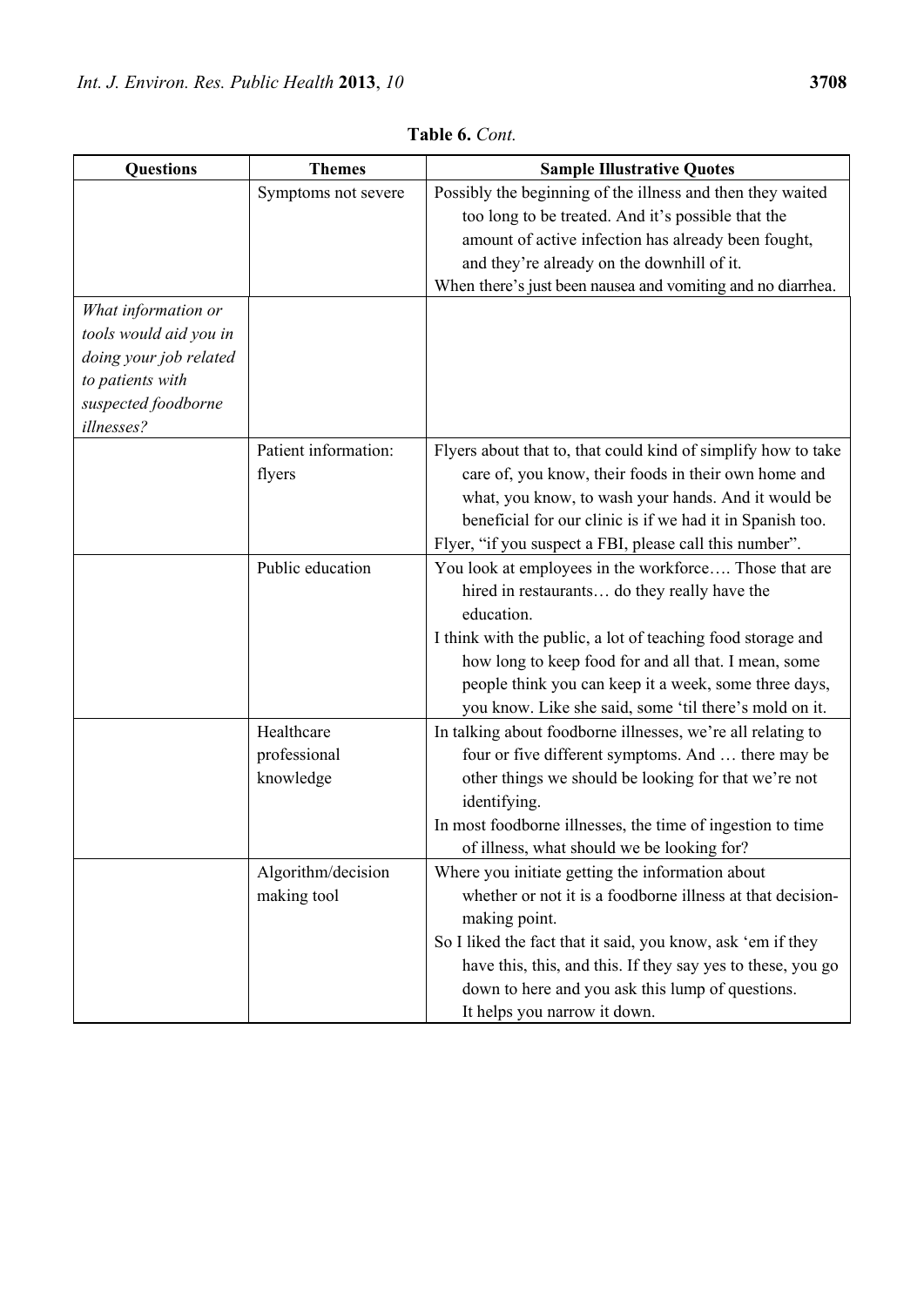| <b>Questions</b>     | <b>Themes</b>        | <b>Sample Illustrative Quotes</b>                                                                         |
|----------------------|----------------------|-----------------------------------------------------------------------------------------------------------|
|                      | Easy stool sample    | But, you know, like a food, like just some kind of testing                                                |
|                      | collection           | kit that if, you know, if you're suspecting that, it has                                                  |
|                      |                      | the equipment that you need right there as far as the                                                     |
|                      |                      | lab slips and the, the tubes and the culture vials.                                                       |
|                      |                      | So it is very difficult. And I can understand that, that's                                                |
|                      |                      | why you would just give up, especially if you are                                                         |
|                      |                      | feeling better. I don't know how you could fix that                                                       |
|                      |                      | because there's only certain ways you can collect                                                         |
|                      |                      | certain things.                                                                                           |
|                      | Web-based resources  | If they (pamphlets) could be available for download for                                                   |
|                      |                      | use, I think that would be a great help.                                                                  |
|                      |                      | Policies and procedures website                                                                           |
|                      |                      | where you could go to print off stuff.                                                                    |
| What do you think is |                      |                                                                                                           |
| the best way to get  |                      |                                                                                                           |
| information to your  |                      |                                                                                                           |
| fellow healthcare    |                      |                                                                                                           |
| providers?           |                      |                                                                                                           |
|                      | CEU's (continuing    | Sounds like a good CEU topic. You know, what are the                                                      |
|                      | education unit)      | differentfoodborne illnesses that we're gonna see                                                         |
|                      |                      | more commonly in this area? And what are the onset                                                        |
|                      |                      | times and, and the symptoms they might display?                                                           |
|                      |                      | And then, what do we do about it?                                                                         |
|                      |                      | You know, it just kinda leads you in, you know, into that                                                 |
|                      |                      | process. Yeah. I don't know if, it sounds to me like                                                      |
|                      | Email                | this would be a really good topic for some CEUs.<br>But I love getting the notices like through the email |
|                      |                      | If they wanted to do a shortday-by-day learning thing                                                     |
|                      |                      | or, I know they could do some emailing.                                                                   |
|                      | Face to face         | Everybody learns differently. I mean, some people are,                                                    |
|                      | information sessions | you know, visual learners. Some people are auditory.                                                      |
|                      |                      | Some people read and they know it.                                                                        |
|                      |                      | getting information out, I think a lotta people do like to                                                |
|                      |                      | do these small groups. I know we do I think it                                                            |
|                      |                      | helps just to beI don't know, be able to, openly                                                          |
|                      |                      | discuss things.                                                                                           |
|                      | Web-based resources  | You know, that we could do this webinar or, you know, if                                                  |
|                      |                      | your clinic is interested in setting up a time with                                                       |
|                      |                      | go to this site, you know. This is where we're gonna                                                      |
|                      |                      | give all our patient information from this site and this                                                  |

site only.

**Table 6.** *Cont.*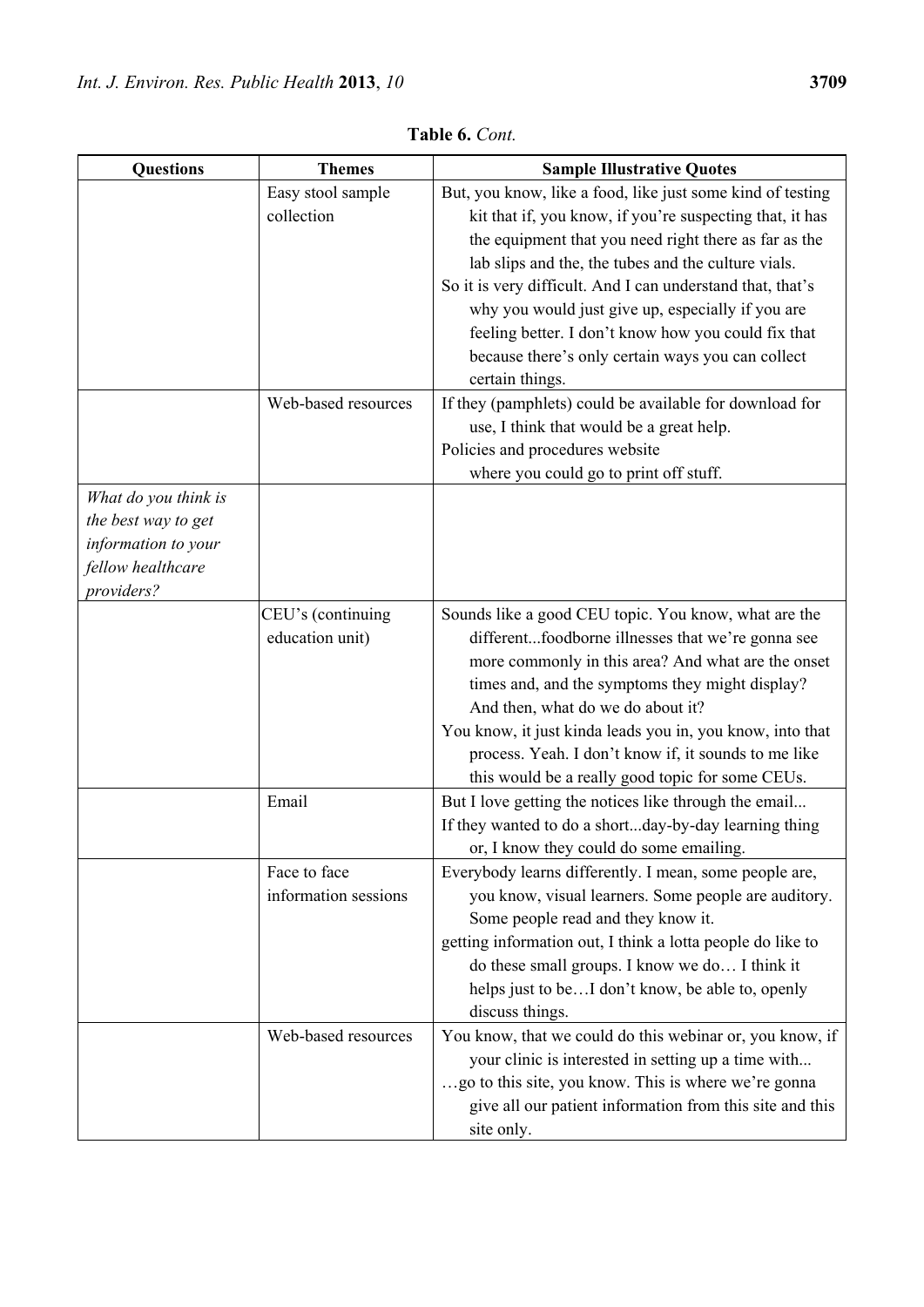In addition to the healthcare providers who participated in the focus groups, other healthcare providers (e.g., physician, physician assistant and registered nurse in charge of county public health office) were interviewed. Themes that emerged from interviews with these healthcare providers responsible for diagnosing foodborne illnesses (*n =* 4) included the following:

- Clear understanding of foodborne illness not indicated—how it might occur and what it might entail
- Clear understanding of food system controls and prevention not indicated
- Severity of symptoms appear to guide treatment and testing (further steps)
- Past experiences in responding to an outbreak and experiences of preceptors/mentors/trainers with an outbreak appear linked to raised awareness—not from formal education
- Food safety at the food service establishment level seems to be a concern or seen as the cause of foodborne illness rather than home
- Desired resources include more contact with Public Health Department (PHD) and resource to aid in easily identifying potential symptoms and causes

## **4. Discussion and Conclusions**

It should be noted that the study was limited to 55 focus group members and interviewees in one state, therefore results should not be extrapolated to a much larger population without further study. Qualitative and quantitative data gleaned from focus groups and interviews with consumer and healthcare providers provides detailed information as to why foodborne illness may not be reported. Similar themes emerged from both stakeholder groups: a lack of awareness about foodborne illness risks and knowledge about the reporting process. Efforts to improve outreach information to consumers and healthcare providers about the importance of reporting along with specific instructions on how to do so should be reviewed. In the state in which data was collected, multiple agencies are involved with issues related to food borne illness. Thus the challenge for consumers and healthcare providers suspecting a "food related incident" is to navigate among various government organizations to identify action steps. In addition, consumers' reluctance to report appeared to be due to an unwillingness to cause damage to the reputation of a foodservice. This finding may be a limitation of this study which was conducted in one Midwestern U.S. state; in some communities there are long standing ties as families may have lived there for many generations and there may have been concerns about personal and social repercussions. Messages that communicate to consumers the value of reporting may be effective if there is an understanding of how knowledge about illnesses can aid in preventing intentional and unintentional contamination of foods in the future. In this study, 36% of consumers were concerned or very concerned about food purchased to prepare at home and 57% were concerned or very concerned about food prepared away from home; these findings are similar to those in the 2011 NPR study of consumers which found 59% were concerned about the safety of food. About 68% of the healthcare providers participating in this study reported being concerned or very concerned about the safety of food; yet about 27% perceived that their clients or patients were. Of the 35 consumers in the focus groups in this study, 34% said they had become ill from something they ate in the last 3 months compared to 11% of the 3,017 consumers in the 2011 NPR study [10]. Of those who reported becoming ill, only one sought medical treatment compared to one third of those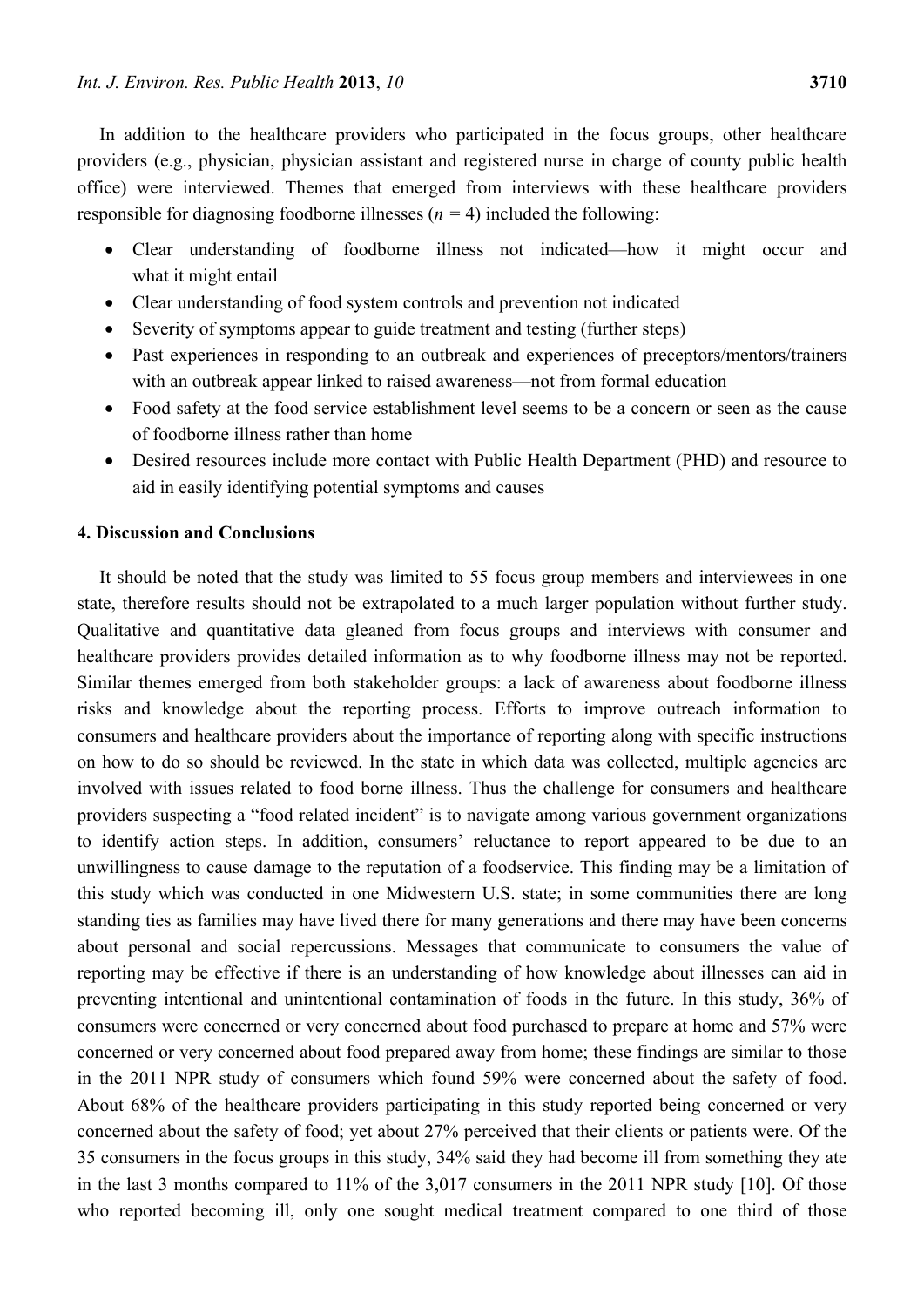participants in the NPR study. Yet when asked if they had ever become ill from a food they had eaten, 32 reported yes and 11 said they had received medical treatment. Medical actions ranged from stool samples for 16 participants to assist with diagnosis and other treatments of the symptoms such as fluid intake. This U.S. state specific study also had similar findings to the national NPR study with identification of meat as a food category of concern by 77% of the consumer focus group respondents, second to seafood at 82% compared to meat by 44% of those in NPR study. Surprisingly, given national outbreaks and recalls of different fresh produce items, this food category was noted as a concern by about 30% of participants in both studies.

Lack of knowledge within the healthcare community about foodborne illness supports previous research conducted with healthcare professionals [16–18,20]. As the U.S. population increases in numbers that are considered at risk (such as the elderly), long lasting negative health impacts from a foodborne illness will have personal and social repercussions as well. Curriculum for RD eligibility includes food safety education focused on operational controls to mitigate risk of food borne illness. Yet is it not clear the extent of curricula requirements for other healthcare providers such as RN and medical doctor (MD). Findings from this study suggest healthcare providers who had some experiences with a food borne illness diagnosis were more aware of possibility symptoms presented may be food related. To offset these consequences, it is critical consumers and healthcare providers become more informed about the types of foodborne illness, the symptoms, the treatment protocols, and how should illnesses be reported. Because, patients trust their healthcare providers for food safety information [15] it is critical to increase healthcare professionals' knowledge about foodborne illness and reporting. Participants in both groups identified common message content and delivery mechanisms that would achieve these goals. Content related to foodborne illness types, symptoms, suspected foods, stool sample protocol, and reporting process were identified. Some identified information needs were already available; findings suggest need to more effectively market availability of these resources. For consumers, an easy to identify report procedure and contact was identified with the suggestion of some type of toll free number, similar to a Poison Control Hotline that could be branded. Minnesota, another U.S. Midwestern state, found that a toll free complaint hotline was successful and aided in the detection of outbreaks [27]. The Minnesota hotline number is 1-877-FOOD-ILL [28].

Delivery mechanisms identified included a weekly email update of trends or upticks of illness in specific geographic areas. There appeared varying degrees of comfort with computer delivered instruction based on age and current infusion of technology into the workplace. For example, in one focus group the skills to fix the printer were considered as technological whereas on the other end of the continuum, there was a request for a smart phone application to assist with diagnosis of foodborne illness. However, a computer with internet access was readily available in workplaces; thus resources available for download and subsequent printing and posting as a referral was considered an acceptable method.

Healthcare providers in this study appeared more focused on treatment of symptoms of the illness rather than confirming and reporting. This could be a result of lack of food safety knowledge, lack of time, or physician's lack of understanding of the seriousness of foodborne illness [16]. An interesting theme that emerged was related to participants' personal experiences as a victim of FBI or involvement in an investigation and treatment of such an illness. Those who identified past experiences appeared more inclined to recognize need for stool samples to diagnose a possible food related illness.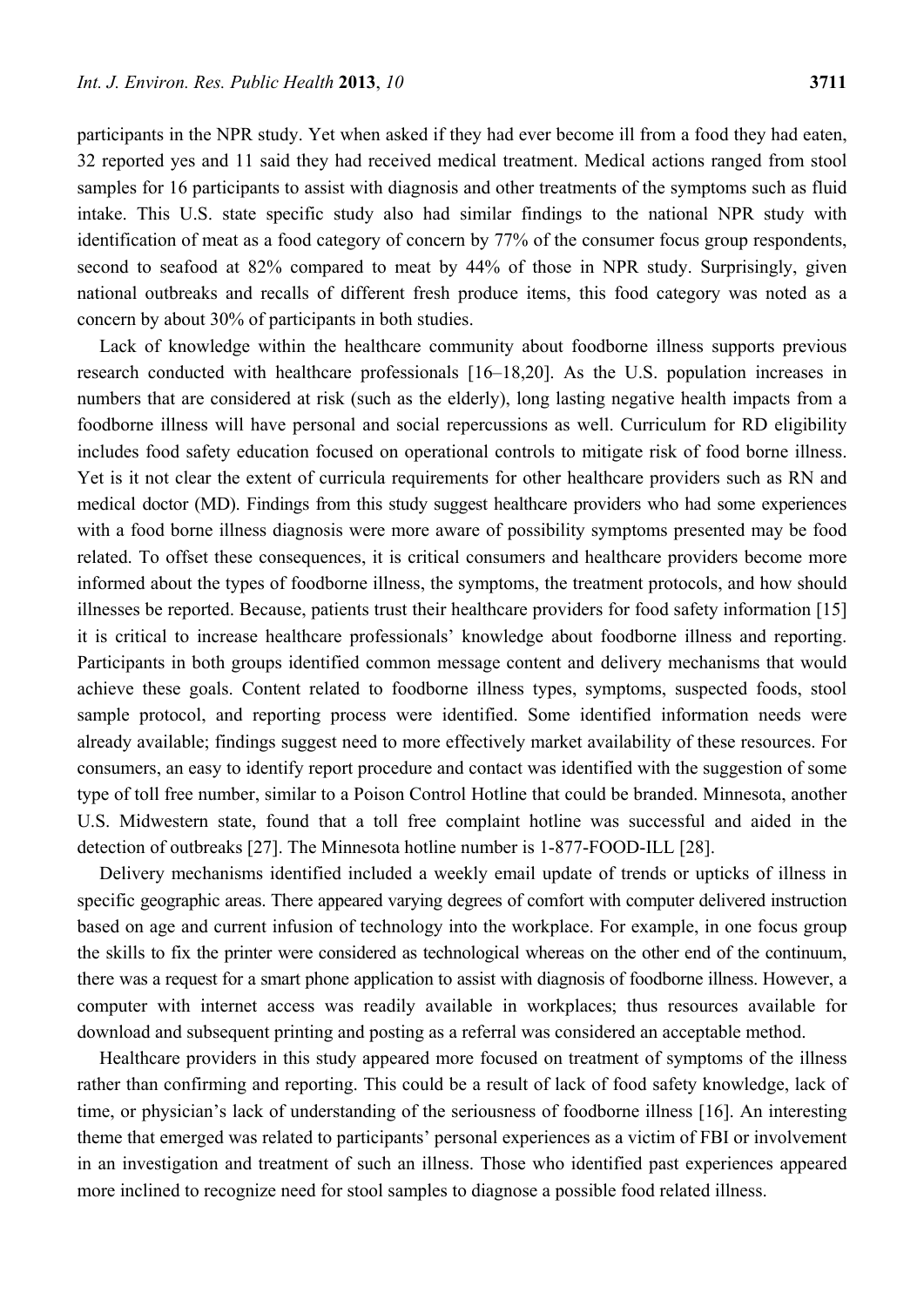## **Acknowledgments**

Funded by the Iowa Department of Inspections and Appeals through a grant from the State Homeland Security Grant Program.

## **Conflicts of Interest**

The authors declare no conflict of interest.

## **References**

- 1. Scallan, E.; Hoekstra, R.M.; Angulo, F.J.; Tauxe, R.V.; Widdowson, M.; Roy, S.L.; Jones, J.L.; Griffin, P.M. Foodborne illness acquired in the United States—Major pathogens. *Emerg. Infect. Dis.* **2011**, *17*, 7–15.
- 2. Centers for Disease Control and Prevention. Surveillance for foodborne disease outbreaks United Sates, 2009–2010. *Morb. Mortal. Wkly. Rep.* **2013**, *62*, 41–47. Available online: http://www.cdc.gov/ mmwr/preview/mmwrhtml/mm6203a1.htm?s\_cid=mm6203a1\_w (accessed on 13 May 2013)*.*
- 3. Centers for Disease Control and Prevention. Incidence and trends of infection with pathogens transmitted commonly through food—Foodborne diseases active surveillance network, 10 U.S. sites, 1996–2012. *Morb. Mortal. Wkly. Rep.* **2013**, *62*, 283–287. Available online: http://www.cdc.gov/mmwr/preview/mmwrhtml/mm6215a2.htm?s\_cid=mm6215a2 (accessed on 13 May 2013).
- 4. Centers for Disease Control and Prevention. Foodborne Illness Surveillance Systems Fact Sheet. Available online: http://www.cdc.gov/foodborneburden/PDFs/FACTSHEET G SURVEILLANCE.pdf (accessed on 1 June 2013).
- 5. Brewer, M.S.; Rojas, M. Consumer attitudes toward issues in food safety. *J. Food Saf.* **2008**, *28*,  $1-22$ .
- 6. Wilcock, A.; Pun, M.; Khanona, J.; Aung, M. Consumer attitudes, knowledge and behavior: A review of food safety issues. *Trends Food Saf. Technol.* **2004**, *15*, 55–66.
- 7. Bruhn, C.M.; Schutz, H.G. Consumer food safety knowledge and practices. *J. Food Saf.* **1999**, *19*, 73–87.
- 8. Williamson, D.; Gravani, R.; Lawless, H. Correlating food safety knowledge with home food preparation practices. *Food Technol.* **1992**, *46*, 94–100.
- 9. Knight, A.J.; Worosz, M.R.; Todd, E.C.D. Serving food safety; Consumer perceptions of food safety at restaurants. *J. Contemp. Hosp. Man.* **2007**, *19*, 476–484.
- 10. Reuters, R. Thomson Reuters-Npr Health Poll: Food Safety, 2011. Available online: http://healthcare.thomsonreuters.com/npr/assets/NPR\_report\_FoodSafety.pdf (accessed on 30) May 2013).
- 11. U.S. Department of Health and Human Services, Food and Drug Administration. Report of the FDA Retail Food Program Database of Foodborne Illness Risk Factors. Available online: http://vm.cfsan.fda.gov/~dms/retrsk.html (accessed on 24 January 2008).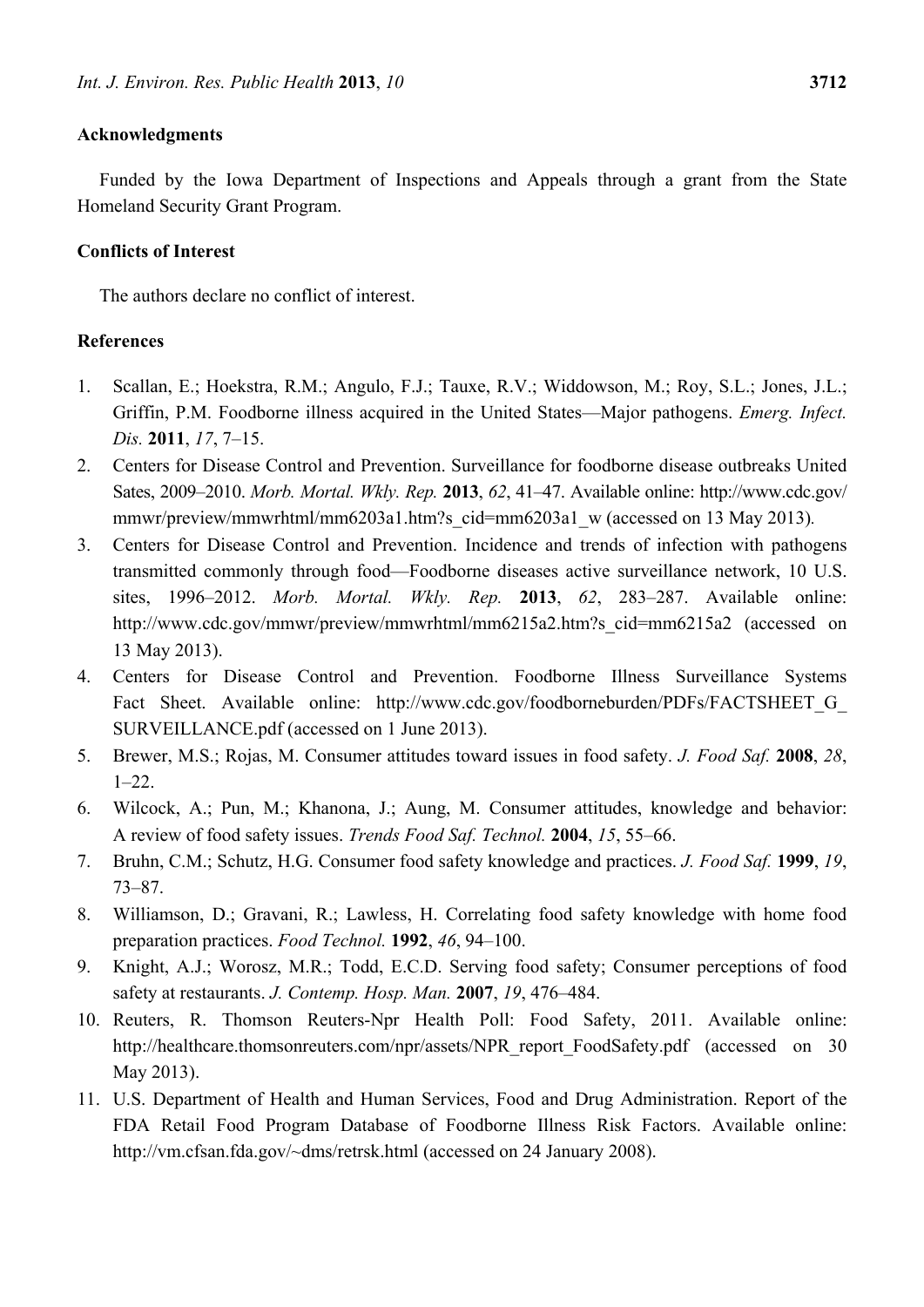- 12. U.S. Food and Drug Administration. FDA Report on the Occurrence of Foodborne Illness Risk Factors in Selected Institutional Foodservice, Restaurant, and Retail Food Store Facility Types. Available online: http://www.cfsan.fda.gov/~dms/retrsk2.html (accessed on 24 January 2008).
- 13. U.S. Food and Drug Administration. FDA Report on the Occurrence of Foodborne Illness Risk Factors in Selected Institutional Foodservice, Restaurant, and Retail Food Store Facility Types. Available online: http://www.fda.gov/downloads/Food/FoodSafety/RetailFoodProtection/ FoodborneIllnessandRiskFactorReduction/RetailFoodRiskFactorStudies/UCM224682.pdf (accessed on 20 June 2013).
- 14. Strohbehn, C.; Sneed, J.; Paez, P.; Meyer, J. Handwashing frequencies and procedures used in retail foodservices. *J. Food Prot.* **2008**, *71*, 1641–1650.
- 15. Hesse, B.W.; Nelson, D.E.; Kreps, G.L.; Croyle, R.T.; Arora, N.K.; Riber, B.K.; Viswanath, L. Trust and sources of health information: The impact of the internet and its implications for healthcare providers: Findings from the first health information national trends survey. *Arch. Intern. Med.* **2005**. *165*, 2618–2624.
- 16. Wong, S.; Marcus, R.; Hawkins, M.; Shallow, S.; McCombs, K.G.; Anderson, B.; Shiferaw, B.; Garman, R.; Noonan, K.; van Gilder, T. Physicians as food-safety educators: A practices and perceptions survey. *Clin. Infect. Dis.* **2004**, *38*, 212–218.
- 17. Ross, D.; Rasmussen, S.A.; Cannon, M.J.; Anderson, B.; Kilker, K.; Tumpey, A.; Schulkin, J.; Jones, J.L. Obstetrician/gynecologists' knowledge, attitudes, and practices regarding prevention of infections in pregnancy. *J. Women's Health* **2009**, *18*, 1187–1193.
- 18. Morales, S.; Kendall, P.A.; Medeiros, L.C.; Hillers, V.; Schroeder, M. Health care providers' attitudes toward current food safety recommendations for pregnant women. *Appl. Nurs. Res.*  **2004**, *17*, 178–186.
- 19. MacDonald, P.D.; Torok, M.R.; Salyers, M.; Wolf, L.; Nelson, A.L. Practices around acute diarrheal illness diagnosis, counseling, and reporting: Laboratory and health-care practitioners in North Carolina, 2004. *Foodborne Pathog. Dis.* **2007**, *4*, 359–365.
- 20. Buffer, J.L.; Medeiros, L.C.; Kendall, P.; Schroeder, M.; Sofos, J. Health professionals' knowledge and understanding about *Listeria monocytogenes* indicates a need for improved professional training. *J. Food Prot.* **2012**, *75*, 1310–1316.
- 21. Wohlgenant, K.C.; Cates, S.C.; Godwin, S.L.; Speller-Henderson, L. The role of healthcare providers and caregivers in educating older adults about foodborne illness prevention. *Educ. Gerontol.* **2012**, *38*, 753–762.
- 22. Medeiros, L.C.; Chen, G.; Hillers, V.N.; Kendall, P.A. Discovery and development of educational strategies to encourage safe food handling behaviors in cancer patients. *J. Food Prot.* **2008**, *71*, 1666–1672.
- 23. Mayo Clinic. Food Poisoning. Available online: http://www.mayoclinic.com/health/foodpoisoning/DS00981 (accessed on 20 June 2013).
- 24. WebMD. Food Poisoning Health Center. Available online: http://www.webmd.com/foodrecipes/food-poisoning/default.htm (accessed on 20 June 2013).
- 25. Centers for Disease control and Prevention. When Food Bites Back: Protecting Those at Risk for *Listeria* Food Poisoning. Available online: http://www.cdc.gov/features/vitalsigns/listeria/ (accessed on 20 June 2013).